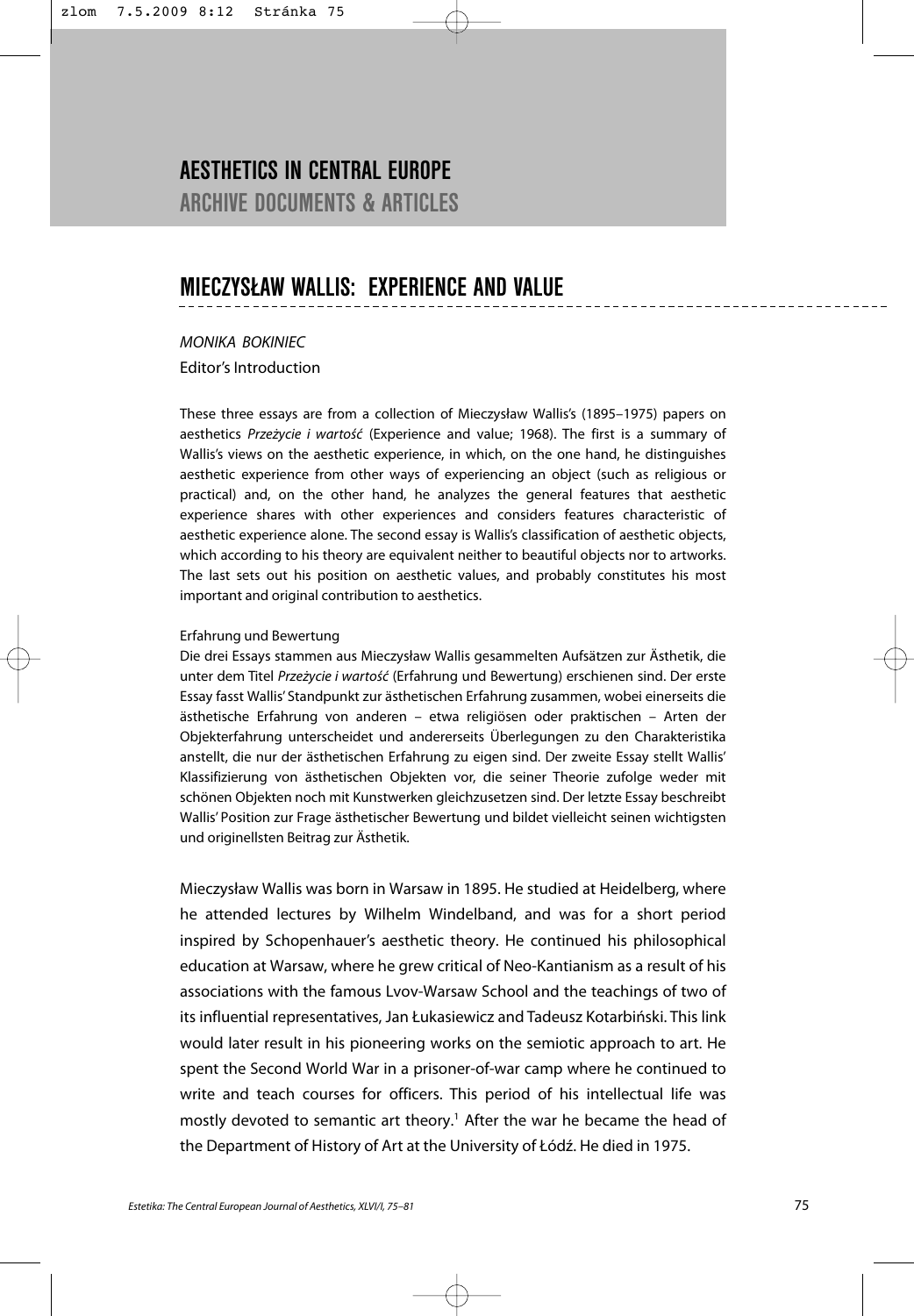Teresa Pękala, the author of the most extensive monograph on Wallis's aesthetic theory, arranged his philosophical papers into five main areas of interest: aesthetics (most of his writings on the subject are compiled in the volume *Przeżycie i wartość*);2 the semiotic approach to art theory (published posthumously in *Sztuki i znaki*);3 art history, such as his famous monographs on Art Nouveau, self-portraits, Canaletto, a history of the mirror (in which he analyzes the magical, symbolic, and psychological significance of the mirror in various cultures), as well as his last book, on the late works of great artists;<sup>4</sup> art criticism, which he practised throughout his life; and, lastly, his papers on philosophy and methodology.5

As he recalls in the introduction to the selection of his aesthetic papers published in 1968, the groundbreaking moment in the establishment of his own aesthetic position was in 1916 when he became acquainted with Władysław Tatarkiewicz's position on aesthetic pluralism, which he adopted and developed in his own philosophical work.<sup>6</sup> Although Wallis refers to an early article by Tatarkiewicz, 'Rozwój w sztuce',<sup>7</sup> Tatarkiewicz's version of aesthetic pluralism was established in its mature form in two later works: 'Postawa estetyczna, literacka i poetycka'8 and 'Skupienie i marzenie'9 in which

<sup>1</sup> Teresa Pękala, *Estetyka otwarta Mieczysława Wallisa* [The open aesthetics of Mieczysław Wallis] (Warsaw: Instytut Kultury, 1997), 9.

<sup>2</sup> Mieczysław Wallis, 'Wstęp' [Introduction], in *Przeżycie i wartość: Pisma z estetyki i nauki o sztuce 1931–1949* [Experience and value: Essays on aesthetics and the theory of art, 1931*–*1949] (Cracow: Wydawnictwo Literackie, 1968), 12.

<sup>3</sup> Mieczysław Wallis, *Sztuki i znaki: Pisma semiotyczne* [The arts and signs: Semiotic writings] (Warsaw: PIW, 1983). 4 See the following works by Wallis: *Autoportret* [Self-portrait] (Warsaw: Wydawnictwa

Artystyczne i Filmowe, 1964); *Dzieje zwierciadła i jego rola w różnych dziedzinach kultury* [The history of the mirror and its role in the different spheres of culture] (Lodz: Łódzkie Towarzystwo Naukowe, 1956); *Późna twórczość wielkich artystów* [Late works of great artists] (Warsaw: PIW, 1975); *Secesja* [Art Nouveau] (Waszaw: Arkady, 1967), and others. Wallis is known abroad as an art historian rather than as an aesthetician. His art-historical study on Canaletto was translated to English, German, and French, see *Canaletto, malarz Warszawy*; *Canaletto, the Painter of Warsaw; Canaletto, peintre de Varsovie, and Canaletto, Warschaus Maler* (all published in Warsaw: PIW, 1954). His book on Art Nouveau (*Secesja*) has also been translated to German as *Jugendstil* (1st ed.: Munich: Kayser, 1974; 2nd ed.: Dresden: Verlag der Kunst, 1982). He published numerous entries and articles on Polish art and artists (mostly painters) in foreign catalogues and journals.

<sup>5</sup> Teresa Pękala, *Estetyka otwarta Mieczysława Wallisa*, 12*–*13.

<sup>6</sup> Mieczysław Wallis, 'Wstęp', 12.

<sup>7</sup> See Władysław Tatarkiewicz, 'Rozwój w sztuce' [Development in art], in *Świat i człowiek* [Man and the world], vol. 4 (Warsaw, 1913), 228–81.

<sup>8</sup> See Władysław Tatarkiewicz, 'Postawa estetyczna, poetyczna i literacka'[The aesthetic, the poetic, and the literary attitudes], *Sprawozdania PAU*, no. 5 (1933): 3–7. In French: 'L'attitude esthétique, poétique et littéraire', *Bulletin International de l'Académie Polonaise des Sciences et des Lettres*, no. 1–6 (1933): 123–9.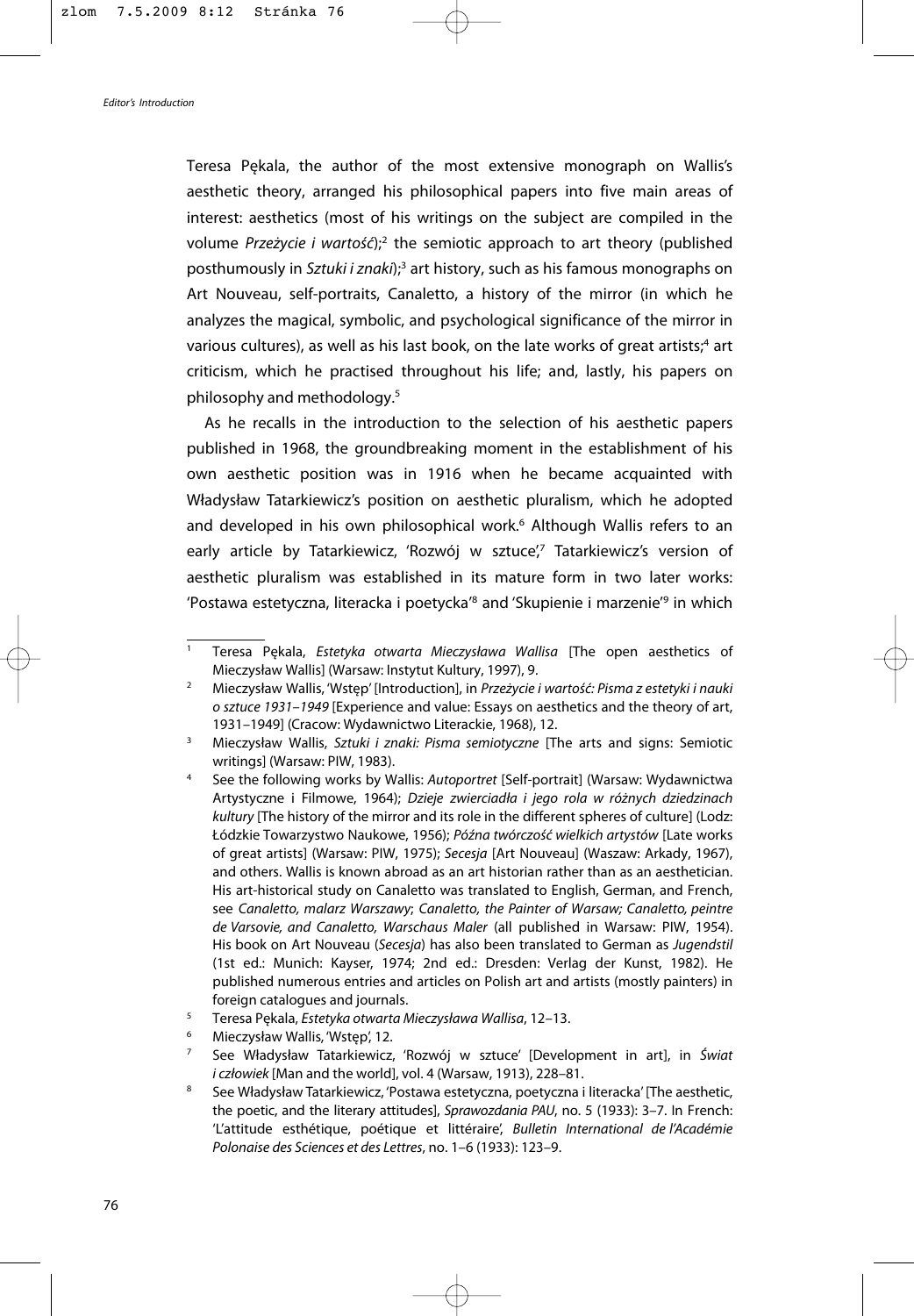*Monika Bokiniec*

he held that there are various, essentially different aesthetic phenomena, and he divided the multifarious field of aesthetic attitudes into three main categories: the aesthetic (with a dominant sensory element), the literary (with a dominant intellectual element), and the poetic (with a dominant element of feelings and fantasies). Consequently, the sphere of aesthetic experiences and values can usefully be classified analogically.

It seems that artistic and aesthetic pluralism in its various versions was a position characteristic of most Polish aestheticians of the first half of the twentieth century, not only Tatarkiewicz and Wallis, but also Stanisław Ossowski, Leon Chwistek, and others. 'Monism versus pluralism' was one of the hotly debated questions in Polish aesthetics of the interwar period, together with the debate among the absolutists and the relativists, and the subjectivism-objectivism question.10 The debate between 'aesthetic absolutists' (such as Henryk Elzenberg and Roman Ingarden) and the 'aesthetic relativists'11 is important here, because Wallis criticized radical relativism from the position of pluralism.12 Aesthetic absolutism generally holds that aesthetic values are universal and constant, independent of personal or cultural predilections, while a relativist would say that they are relative and changeable, dependent on the tastes and preferences of a given group of people, period, or culture. Aesthetic pluralism is usually accompanied by the acceptance of a weak version of relativism, as it is in Wallis. Whatever position is adopted on these matters, it has its theoretical consequences for all other contentious matters in aesthetics, such as aesthetic experiences, attitudes, values, and judgements. Wallis expressed his views in all these areas, and was in all of them a consistent pluralist. In his paper 'O rozumieniu dążeń

See Władysław Tatarkiewicz, 'Skupienie i marzenie' [Concentration and fantasy], *Marchołt*, no. 3 (1934–1935): 393–405. The expanded version in French: 'L'Esthétique de la concentration et l'esthétique de la reverie', *Revue de Métaphysique et de Morale* 72 (1967): 170–83.

<sup>10</sup> A detailed account of this debate is presented in Bohdan Dziemidok, *Teoria przeżyć i wartości estetycznych w estetyce polskiej dwudziestolecia międzywojennego* [The theory of aesthetic experiences and values in Polish aesthetics of the interwar period] (Warsaw: PWN, 1980). As to the subjectivism-objectivism question, Dziemidok notices an interesting regularity: that when you are a subjectivist, you have to adopt a relativist position as to aesthetic values, whereas you can be a relativist and at the same time reject subjectivism (p. 275). Absolutists would generally concur with objectivism.<br><sup>11</sup> Dziemidok notices that in Polish aesthetics of that period the strong, or radical,

version of aesthetic relativism was not a very popular theoretical standpoint, though we find traces of it in the writings of Leon Chwistek and Stanisław Ignacy Witkiewicz; Bohdan Dziemidok, *Teoria przeżyć i wartości estetycznych*, 284. 12 See Mieczysław Wallis, 'O zdaniach estetycznych' [On aesthetic propositions], in

*Przeżycie i wartość*, 48–53.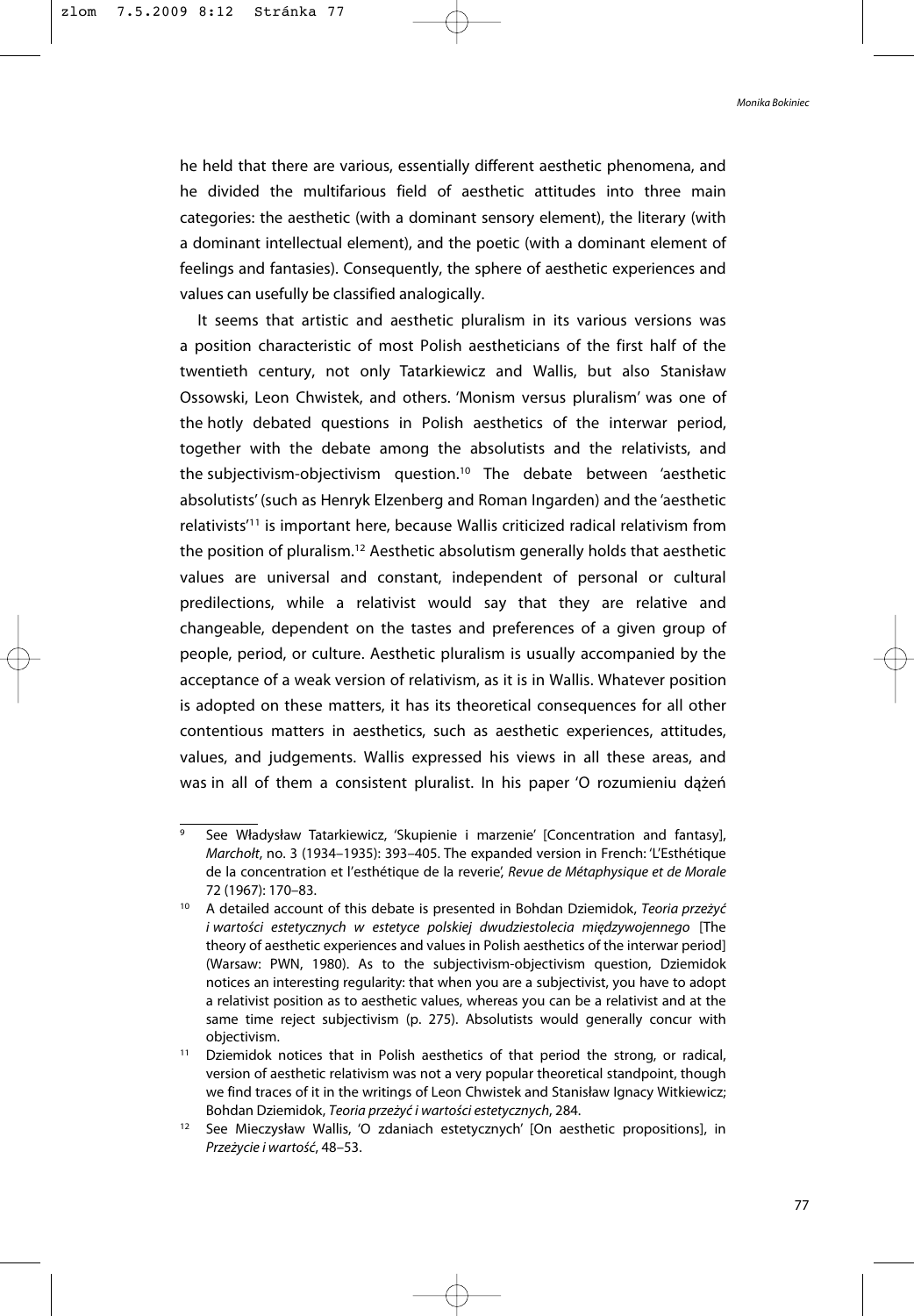artystycznych<sup>'13</sup> he expounds his position of artistic pluralism (criticizing the monistic approach, which favours one ideal or criterion and disregards all others, or judges all others from that one favoured point of view, and he advocated the acknowledgment of different yet equally valuable kinds of art). In 'Wartości estetyczne łagodne i ostre',<sup>14</sup> on the other hand, he expanded on his ideas of aesthetic pluralism.

Wallis should not, however, be perceived as an aesthetic anarchist. A pluralist position assumes that there exist many different but equal aesthetic and artistic values and experiences, but it does not hold, at least for Wallis, that any experience may be called aesthetic or that any given aesthetic experience is appropriate. In fact, he names three main groups of 'inappropriate' aesthetic experiences: undersaturated or incomplete ones, oversaturated or exaggerated ones, and experiences evoked not by the object itself but by circumstances or remote associations.15 He also makes a clear distinction between aesthetic judgement and aesthetic proposition: when we experience some aesthetic object aesthetically, this experience is accompanied by a thought concerning the value of the object – this is aesthetic judgement. When this thought is expressed, we are dealing with an aesthetic proposition. There are, he claimed, two basic kinds of aesthetic proposition: the positive aesthetic judgement and the negative aesthetic judgement.<sup>16</sup>

Another important subject recurring in Wallis's philosophical reflections is semiotics, documented in papers compiled posthumously in *Sztuki i znaki.*<sup>17</sup> The first part of the volume groups together various texts on general matters: the notion of sign, semantic field, iconic signs, and symbols, as well as a classification and historical outline of different fields of art from the perspective of their semantic structures and the practical application of the semantic method to analyses of artworks. The second part of the book includes articles discussing

<sup>&</sup>lt;sup>13</sup> See Mieczysław Wallis, 'O rozumieniu dążeń artystycznych w dziełach sztuki' [On the understanding of artistic aspirations in artworks], *Przegląd Filozoficzny* 38 (1935): 295–321. Reprinted in *Przeżycie i wartość*, 59–79.

<sup>14</sup> See Mieczysław Wallis, 'Wartości estetyczne łagodne i ostre' [Sharp and soft aesthetic values], in *Księga pamiątkowa ku uczczeniu czterdziestolecia pracy naukowej Prof. Dra Juliusza Kleinera* [Essays to mark forty years of Professor Juliusz Kleiner's academic work], ed. Stefan Kawyn et al. (Lodz: Spółdzielnia Wydawnicza 'Polonista', 1949), 65–98. Reprinted in *Przeżycie i wartość*, 185–209. 15 See Mieczysław Wallis, 'Wstęp', 13–17; Mieczysław Wallis, 'O zdaniach estetycznych', in

*Przeżycie i wartość*, 45–7.

<sup>16</sup> See Mieczysław Wallis, 'O zdaniach estetycznych', in *Przeżycie i wartość*, 31.

<sup>17</sup> Mieczysław Wallis, *Sztuki i znaki*. For an English translation of Wallis's works in semiotics, see *Arts and Signs* (Bloomington: Indiana University Press, 1975). This publication pre-dates the Polish edition by eight years, but comprises only six essays, whereas the Polish includes six more.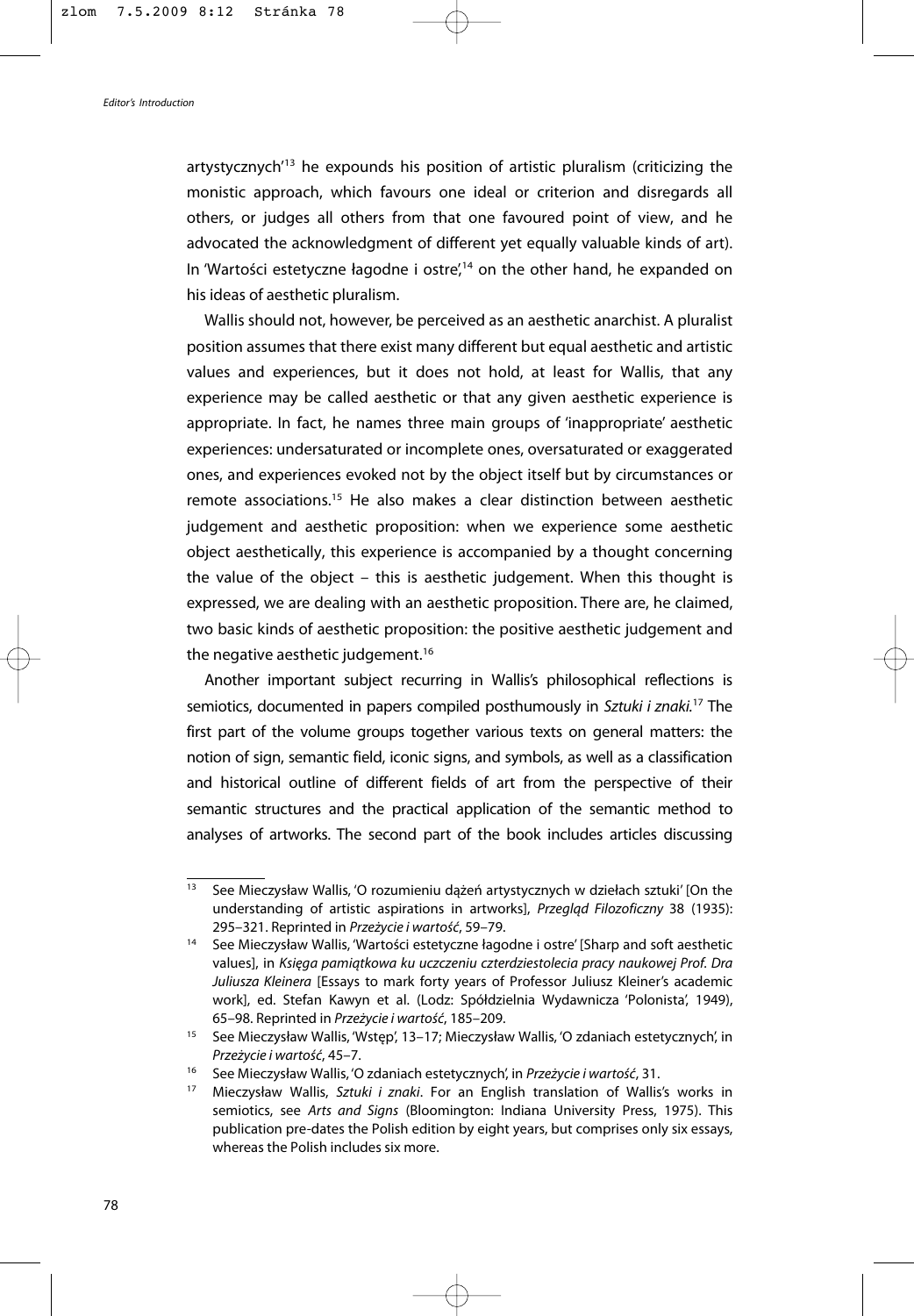these problems in detail, such as the semantic and symbolic elements of architecture, medieval art as language, and interesting essays concerning titles of artworks and inscriptions on paintings. Wallis believed that the universe of signs constitutes a separate aspect of the human world and that there are diverse connections between the world of signs and the world of art: artworks may be considered sets of signs; they may be recorded and reconstructed as signs.18 What is particularly important is that Wallis recognized the existence of semantic and asemantic artworks, but he contested the traditional approach that there are semantic and asemantic fields of art, arguing that in all fields of art one can find representatives of both, although there are spheres in which purely asemantic artwork is difficult to imagine (for example, asemantic theatrical performance).<sup>19</sup>

One of Wallis's many important contributions to aesthetics and the philosophy of art is his theory of aesthetic values, especially his treatment of the concept of ugliness, which he classifies as having a positive aesthetic value. An ugly object, he claimed, can evoke aesthetic experiences when it expresses something important or when its unusual qualities stimulate our imagination.<sup>20</sup> Aesthetics therefore cannot be understood as a theory of beauty.

In 1968, in the introduction to his collected essays in aesthetics from 1931–41, Wallis states his meta-aesthetic position and formulates a kind of concise manifesto of his aesthetic views. He postulates that the centre of aesthetics as a discipline should be aesthetic objects, that is to say, objects which evoke aesthetic experience. He conceives aesthetic experience as an empirical term that can be described but not defined. He makes a clear distinction between aesthetics, which deals with any aesthetic object, and the theory of art, which deals with art not only as an aesthetic object but also takes into account other, extra-aesthetic aspects of artworks. Nevertheless, both disciplines, in his view, have empirical grounds and should be based on observable and describable facts.

Wallis claimed that both aesthetics and the philosophy of art must, in their considerations, take into account all kinds of creativity: not only elite art, but also the creative activities of all social classes, as well as, for example, those of children and the mentally challenged; not only traditional, established forms of art, but also new ones (such as radio, television, and design), $21$  art of all cultures,

<sup>18</sup> Mieczysław Wallis, 'Świat sztuk i świat znaków' [The world of the arts and the world of signs], in *Sztuki i znaki*, 74.

<sup>19</sup> Ibid., 83.

<sup>&</sup>lt;sup>20</sup> See Mieczysław Wallis, 'O przedmiotach estetycznie brzydkich' [On aesthetically ugly objects], in *Przeżycie i wartość*, 270–84.

<sup>&</sup>lt;sup>21</sup> Wallis was also one of the pioneers in Polish aesthetics of film. See, for example, 'Filmy dokumentalne o plastykach' [Documentary films on the visual artists], *Film* 1 (1946); 'Odkrycie filmu' [The discovery of film], *Przegląd Filozoficzny* 45 (1949): 158–73;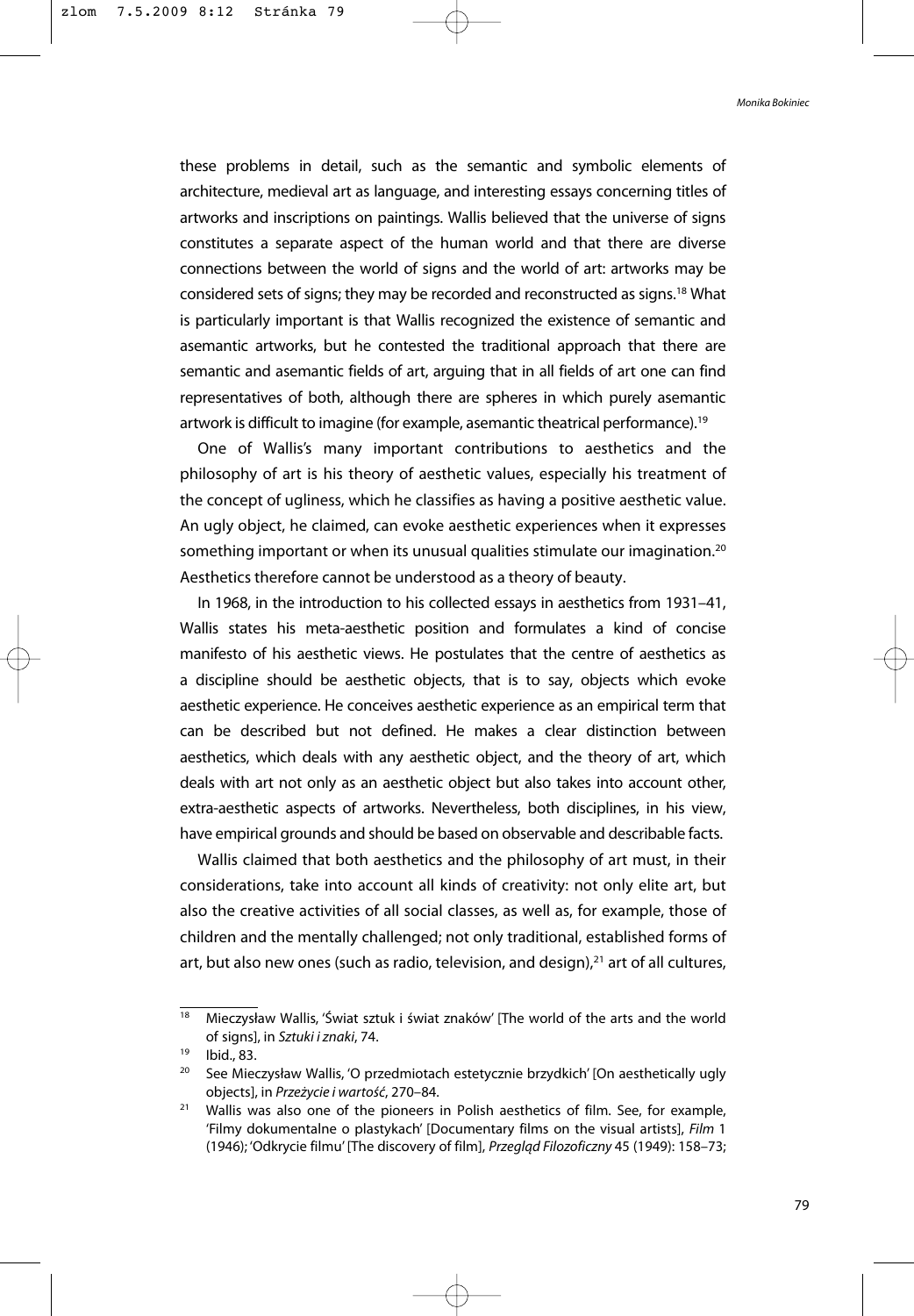continents, and peoples, of all times and periods. Aesthetics and the philosophy of art should also refer to, and benefit from, the developments in neighbouring disciplines, such as psychology, sociology, history, and ethnography.22 Wallis believed that our common aesthetic judgements are restricted to our culture and our times, and it is therefore the responsibility of aesthetics as a philosophical discipline to supplement its resources with evaluative systems of other cultures and times.<sup>23</sup> In 1972, he summarized his views on the matter, postulating a model of 'open aesthetics'.24

### *Wallis's writings on aesthetics in English and French (in chronological order)*

'L'art au point de vue sémantique – une méthode récente de l'esthétique.' In *Deuxième Congrès international d'esthétique et de science de l'art*, vol. 1, 17–21. Paris, 1937.

'Verité et validité des propositions esthétiques.' In *Travaux du IXe Congrès International de Philosophie (Congrès Descartes)*, vol. 12, 98–103. Paris: Hermann et Cie, 1937.

'Polish Contributions to Aesthetics and Science of Art before 1939: A Selective Bibliography.' *The Journal of Aesthetics and Art Criticism* 7 (1948): 51–3.

'The Origin and Foundations of Non-Objective Painting.' *The Journal of Aesthetics and Art Criticism* 19 (1960): 61–71.

'La notion de champ sémantique et son application à la théorie de l'art.' *Sciences de l'Art*, Numéro Special (1966): 3–8.

'The History of Art as the History of Semantic Structures.' In *Sign. Language. Culture*, edited by Algirdas J. Greimas, Roman Jakobson, Maria Mayenova et al., 524–35. The Hague: Mouton, 1970.

<sup>&#</sup>x27;Zagadnienia współczesnego filmu' [Questions of contemporary cinema], *Problemy* 1 (1946): 69–70. Against the then dominant tendency to criticize the technological reproduction of art and to perceive it as a means to cause art to degenerate, Wallis was convinced that the new technologies that create and distribute recordings and reproductions of artworks (despite their obvious incongruity with the original) play an important role in broadening cultural horizons and stimulating the imagination of ordinary people as well as artists. See Wallis, 'Świat sztuk i świat znaków', in *Sztuki*

*<sup>i</sup> znaki*, 93. 22 Mieczysław Wallis, 'Wstęp', 9–10.

<sup>23</sup> Ibid., 11.

<sup>&</sup>lt;sup>24</sup> See Mieczysław Wallis, 'Przemiany w sztuce i przemiany w estetyce' [Changes in art and changes in aesthetics], *Studia Filozoficzne*, no*.* 10 (1972): 3–18. Białostocki, in his posthumous tribute to Wallis, makes the important point that Wallis not only postulated the democratization of art and aesthetics in theory, but also applied this postulate in practice – he regularly published art criticism directed towards uneducated readers, aiming at their artistic education; see Jan Białostocki, 'Wspomnienie pośmiertne'[Posthumous tribute], in Mieczysław Wallis, *Sztuki i znaki*, 326–7.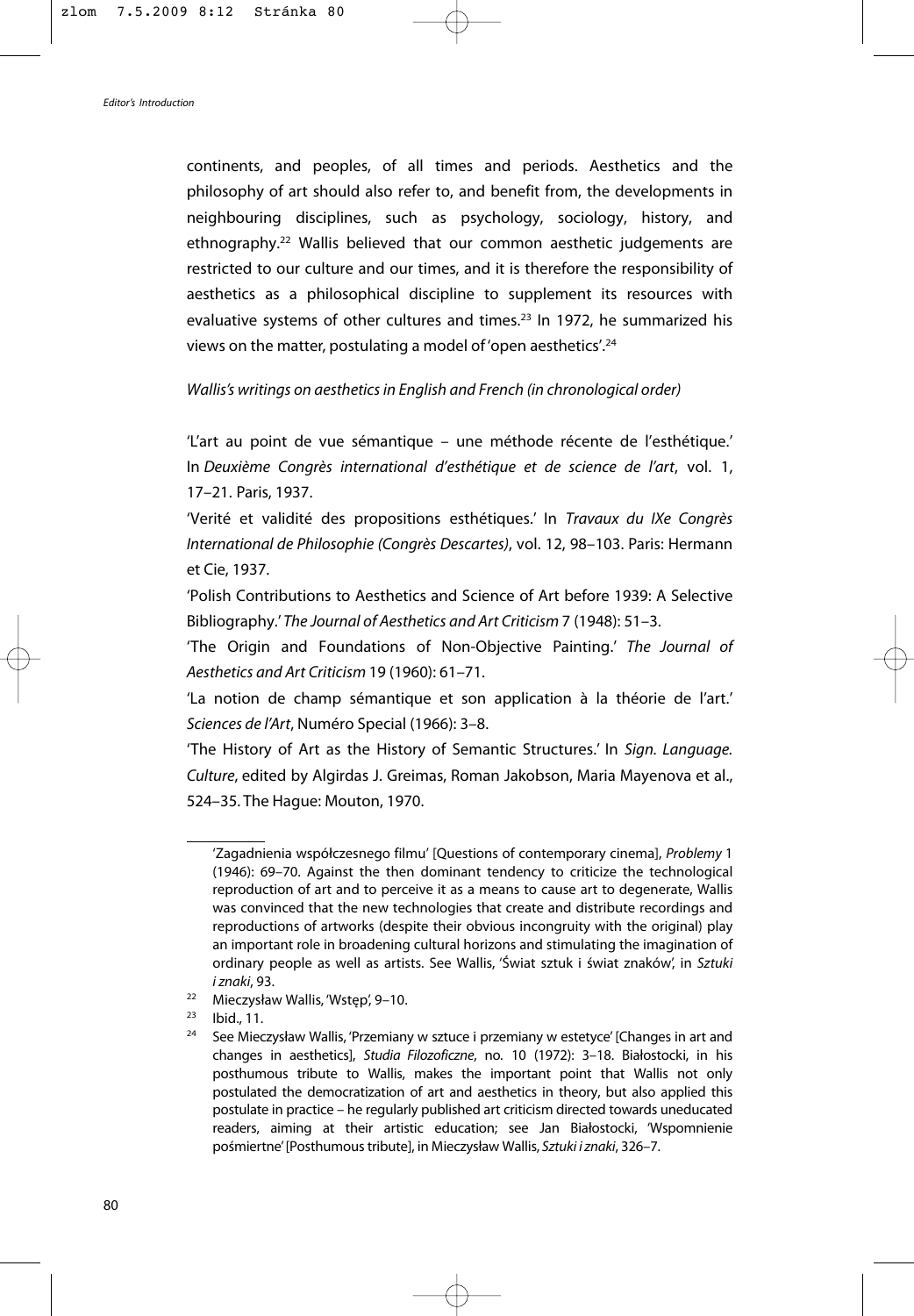*Monika Bokiniec*

'The World of Arts and the World of Signs.' In *Aesthetics in Twentieth-Century Poland: Selected Essays*, edited by Jean G. Harrell and Alina Wierzbianska. Lewisburg, PA: Bucknell University Press, 1973.

*Arts and Signs*. Bloomington: Indiana University Press, 1975.

'On Certain Difficulties Involved in the Concept of Sign.' *Dialectics and Humanism: The Polish Philosophical Quarterly* 4 (1977): 113–20.

The following three essays are from Mieczysław Wallis's (1895–1975) collected papers on aesthetics, entitled *Przeżycie i wartość* <sup>25</sup> (Experience and value). Containing essays published in various sources from 1931 to 1949, the volume was published in 1968. The first essay is a summary of Wallis's standpoint regarding aesthetic experience, in which, on the one hand, he distinguishes aesthetic experience from other ways of experiencing an object (such as religious or practical) and, on the other hand, he analyzes the general features that aesthetic experience shares with other experiences, and considers characteristic features specific to aesthetic experience alone. The second essay is Wallis's classification of aesthetic objects, which according to his theory are equivalent neither to beautiful objects nor to artworks. The last describes Wallis's position concerning aesthetic values. He distinguished (i) soft aesthetic values, which include beauty and loveliness and are the source of harmonious aesthetic experience; and (ii) sharp values, including the sublime, the tragic, the ugly, and the comic, which evoke partly disharmonious aesthetic experience. Together, these three essays form a relatively integral whole and provide insight into Wallis's aesthetic theory. Some parts of the original texts have been omitted – namely, those parts which concern either Wallis's interpretations of, and polemics with, other philosophers or analyses of examples (especially if taken from Polish literature probably unfamiliar to non-Polish readers), or, in the essay on aesthetic objects, the parts on human activities, lives, and organizations, ourselves, products of technology, scientific theories, and philosophical doctrines as aesthetic objects. Omissions are indicated by […] and all other editorial additions appear in square brackets.

> Monika Bokiniec University of Gdańsk m\_bokiniec@o2.pl

<sup>25</sup> Mieczysław Wallis, *Przeżycie i wartość. Pisma z estetyki i nauki o sztuce* (Cracow: Wydawnictwo Literackie, 1968.)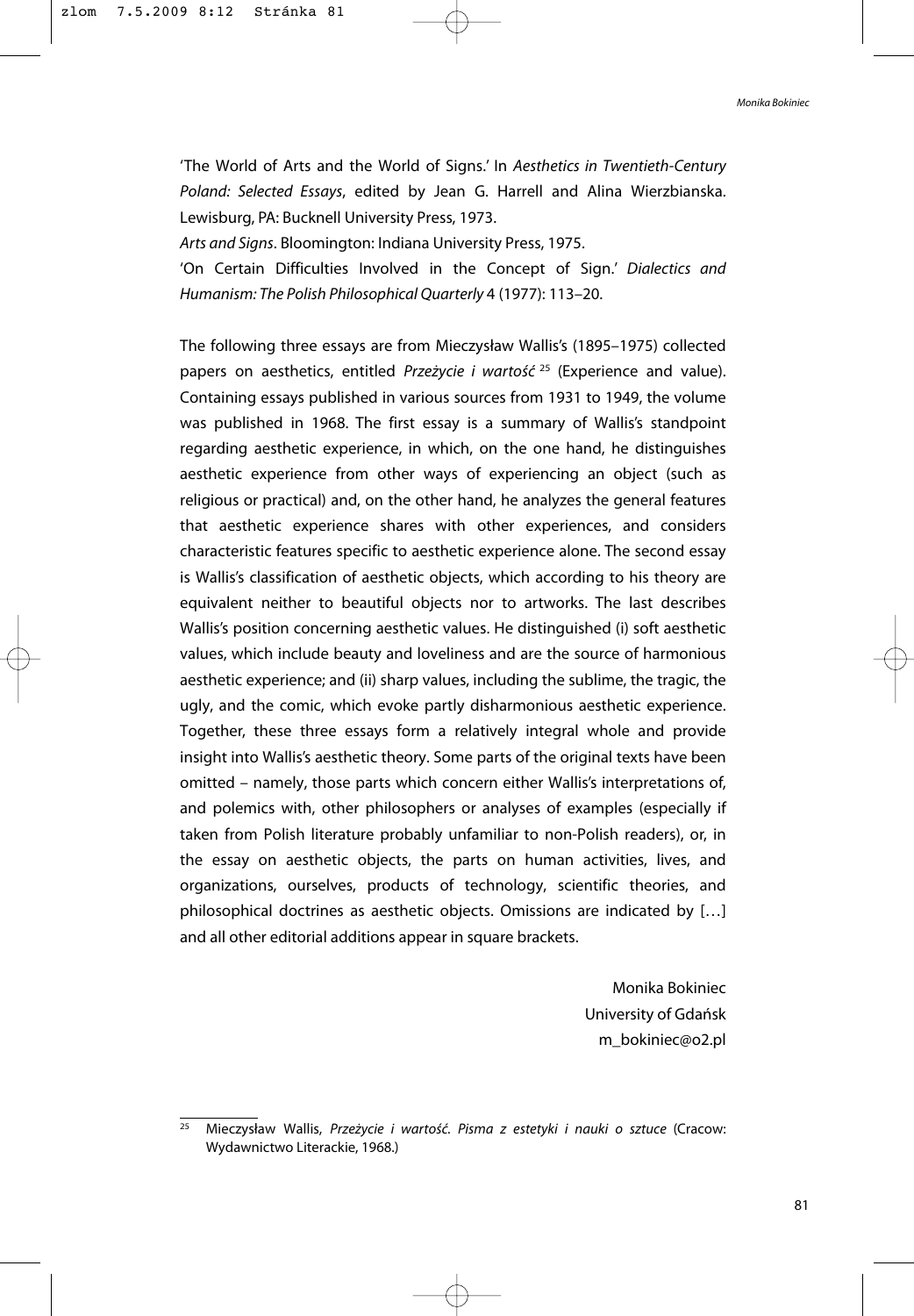# **MIECZYSŁAW WALLIS: EXPERIENCE AND VALUE**

## **ON AESTHETIC EXPERIENCE1**

## (1931)

When we stand in front of a sunset, we can approach this phenomenon in various ways. We can succumb to feelings like admiration, adoration, worship, either for the sun itself, or for the nature it belongs to, or for the god that created it. We can try to forecast the weather for tomorrow from the shape of the clouds, which, for some reason, can be useful to us. Using the appropriate instruments, we can come up with interesting astronomical or meteorological observations or notice an interesting optical illusion – namely, the diameter of the sun seems to increase as the sun approaches the skyline. Lastly, we can take pleasure in the game of colour and light; we can observe how again and again the shapes and fiery or delicate colours of the clouds change; we can immerse ourselves in the contemplation of this wonderful phenomenon, forgetting everything else, not wanting to know anything or reap any benefit from this contemplation.

In the first case, we worship something greater than ourselves. In the second, we aim at some benefit. In the third, we want to study, to know something, to expand our knowledge. Only in the last case can we take pleasure in the phenomenon itself, for itself. The first attitude is a *religious attitude*, the second *practical attitude*, the third *cognitive attitude*, and the last *aesthetic attitude*.

When a strange face strikes us with its noble shape or complex outline of wrinkles of the forehead; when some scene in the street we witness inadvertently strikes us as dramatic; when some melody, some vivid metaphor, some apt epithet emerges form our memory; when we notice the delicate tone of a rose petal, the reflection of sunbeams on a water carafe; when we contemplate a magnificent building, listen to a beautiful concert, read a good poem; whenever any of these things suddenly gives us an intense, deep feeling of pleasure, whenever it evokes delight in us, it takes us to a different world, it takes us away from the anguish or dullness of everyday life at least for a moment, it increases our feeling of being alive, it wakes us and revives us; when we keep in our memory the reminiscence of this state as something exceptional, isolated, festive – in each of these situations we assumed the aesthetic attitude, we had an aesthetic impression or, when it lasted longer and was richer and more complex, the aesthetic experience.

<sup>1</sup> ['O doznaniu estetycznym', in *Przeżycie i wartość*, 237–42.]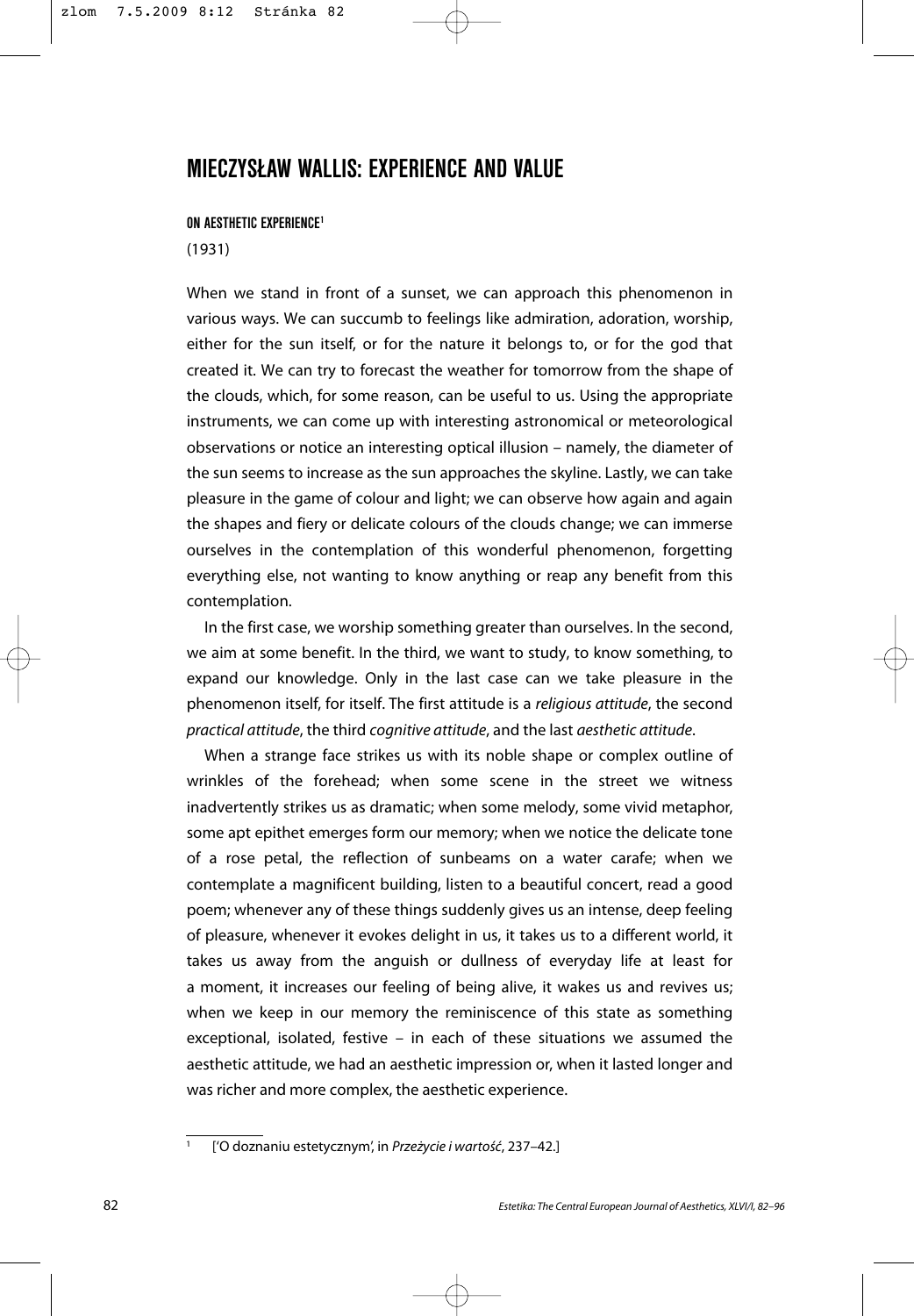These examples were given to emphasize the most important characteristics of aesthetic experience. Now we will consider them in detail.

I. Aesthetic experience is a state of intense concentration.

There are weak aesthetic experiences which do not require concentration. The pleasing proportions of a room we are in, the fresh colours of some flowers standing on a table in front of us, a vivid rhythm of background music in a café – all this can have an aesthetic effect on us, colour the course of our experience, deepen our sense of life, while operating almost at the periphery of our awareness. At home, in the street, in a tram, we experience many fleeting and immediately forgotten aesthetic impressions: the sight of the sky reflecting in a puddle, a poster or a neon light, the colour of somebody's lamp, the shape of a tree, the broken line of a roof, the sound of rain, the sound of a horn, can provide a moment of aesthetic pleasure without any intense focusing of attention. Any fuller, richer, deeper aesthetic experience is, however, the state or a sequence of states of intense concentration. In cases of increased aesthetic enjoyment – contemplation of a landscape or a painting, listening to music, reading a novel, watching a theatrical performance – we concentrate totally on the experienced object, we immerse ourselves in it, we 'sink into it', we 'become lost in it' and this object fills our entire field of consciousness; as a result, as the saying goes, 'we forget the whole world' and ourselves, our distresses and worries, fears and concerns, and we become the 'pure experiencing subject', 'the eye of the world'.

Consequently, intensive *aesthetic enjoyment* does not so much erase, but rather *suspend for some time the drives, lusts, desires, and aims that toss us about in everyday life*. This should by no means imply that aesthetic experience is a state of 'disinterestedness' or 'purposelessness', impassionate or purely contemplative, devoid of any traces of need and desire, as former aesthetics had it.

From our perspective, *aesthetic experience can relate to many elements of will*:

- 1. In any aesthetic experience there are active elements: *decision, the act of will*. The example of the aesthetic experience of nature is the easiest way to demonstrate this. When I see a landscape, I stop and find the point of view from which it looks best. Then, from the space in front of me I select a smaller space, I enclose it from all sides, so to speak, as if I were creating a frame for my landscape. Then, in this selected space, I emphasize, blunt, suppress, or omit various elements. I choose, reject, decide – these are all acts of will.
- 2. *Often in matters of aesthetic enjoyment we want this state to last*: something inside us pleads: 'More, more!'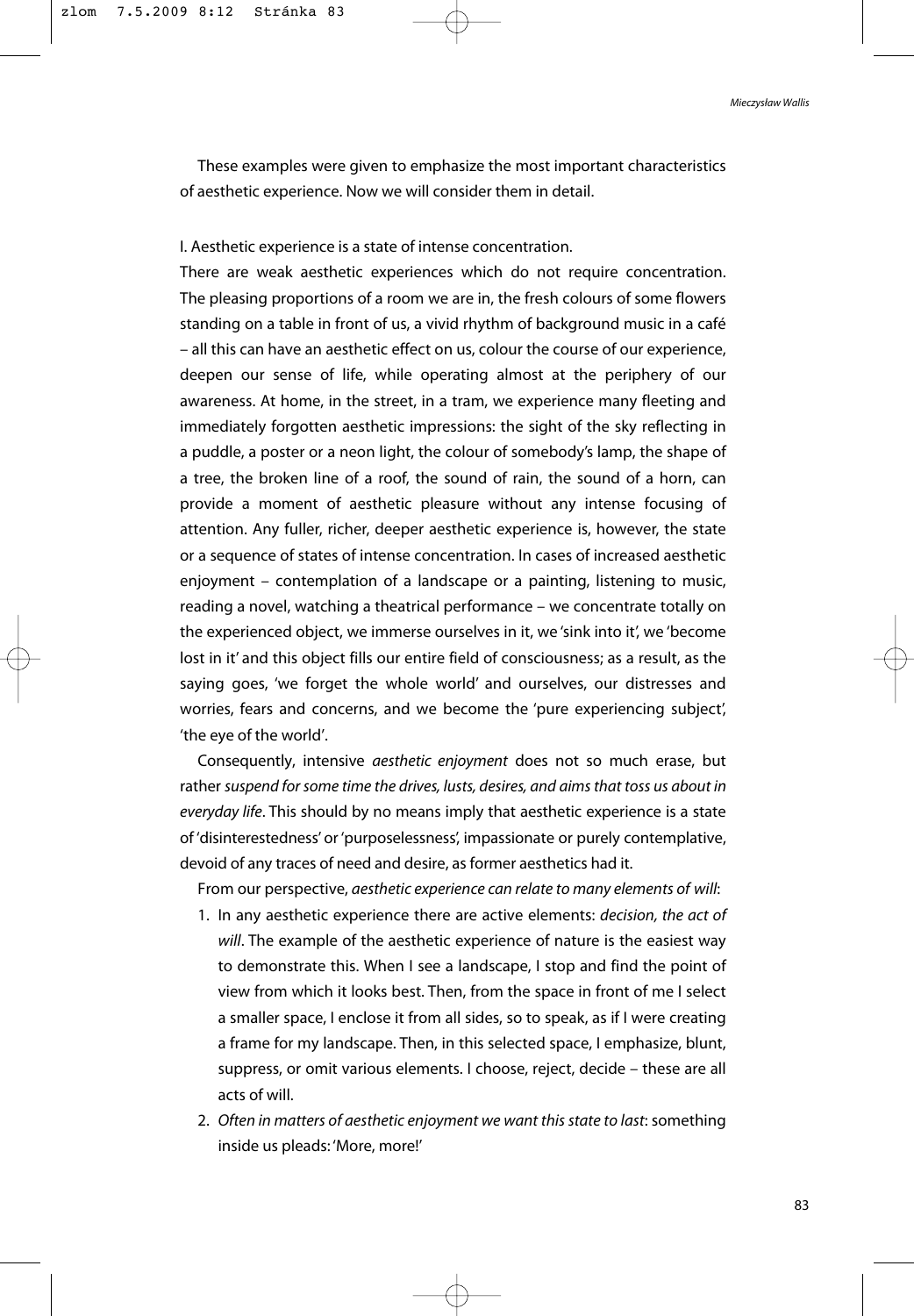- 3. While experiencing a novel, a drama, or a film in which there is a struggle, we experience emotions of sympathy or antipathy towards characters, *we take one or the other side*, we want rescue or see triumph for some and see the humiliation or destruction of others. While reading *The Odyssey* we want Odysseus to win and the suitors to be punished. […] Watching a comedy by Molière or Fredro<sup>2</sup> we sympathize with the loving couple in their predicament, we wish them well and we are happy when they finally reconcile.
- 4. The aesthetic experience of beautiful women and men, as well as many artworks – most dances, many sculptures or paintings of nudes, many novels, theatrical pieces and films – can be connected with some, stronger or weaker, *erotic excitement*. The same applies to the aesthetic experience of fruits and vegetables: looking at painted still lifes depicting fruit, vegetables, fish on a plate, chicken, game dishes, to reading descriptions of dinners and feasts in epic poems and in novels, which may be connected with some *sharpening of the appetite*. When the appetite or lust becomes stronger, however, the aesthetic experience ceases.
- 5. *Aesthetic experience*, by strengthening our sense of life, *evokes in us* a certain surge of energy, some *general need to act*, a desire for activity and expansion. Some artworks in particular have this effect on us: Beethoven's symphonies, the *Nike of Samothrace*, [François] Rude's *Departure of the Volunteers of 1792* on the Arc de Triomphe, Paris, and [Mickiewicz's] *Ode to Youth*. 3

The intense concentration when an experienced object fills our entire field of consciousness, forgetting the whole world, the suspension of the desires and lusts of everyday life – these are not yet exclusive features of aesthetic experience. They characterize aesthetic experience as well as many other states: the state of intellectual enjoyment of scholarly research, states of erotic delight and mystical ecstasy. I will now proceed to describe the specific features of aesthetic experience.

II. Each aesthetic experience has something insular about it  $-$  in a twofold sense.

1. *It is not joined to any other aesthetic experience*. My experience of *The Merchant of Venice* and my experience of *A Midsummer Night's Dream*, my experience of the *Apollo Belvedere* and of the *Venus de Milo* live in my consciousness as separate experiences and do not merge.

<sup>[</sup>Aleksander Fredro (1793–1876), Polish poet and playwright.]<br>['Oda do Młodości', by the Polish Romantic poet, Adam Mickiewicz (1798–1855).]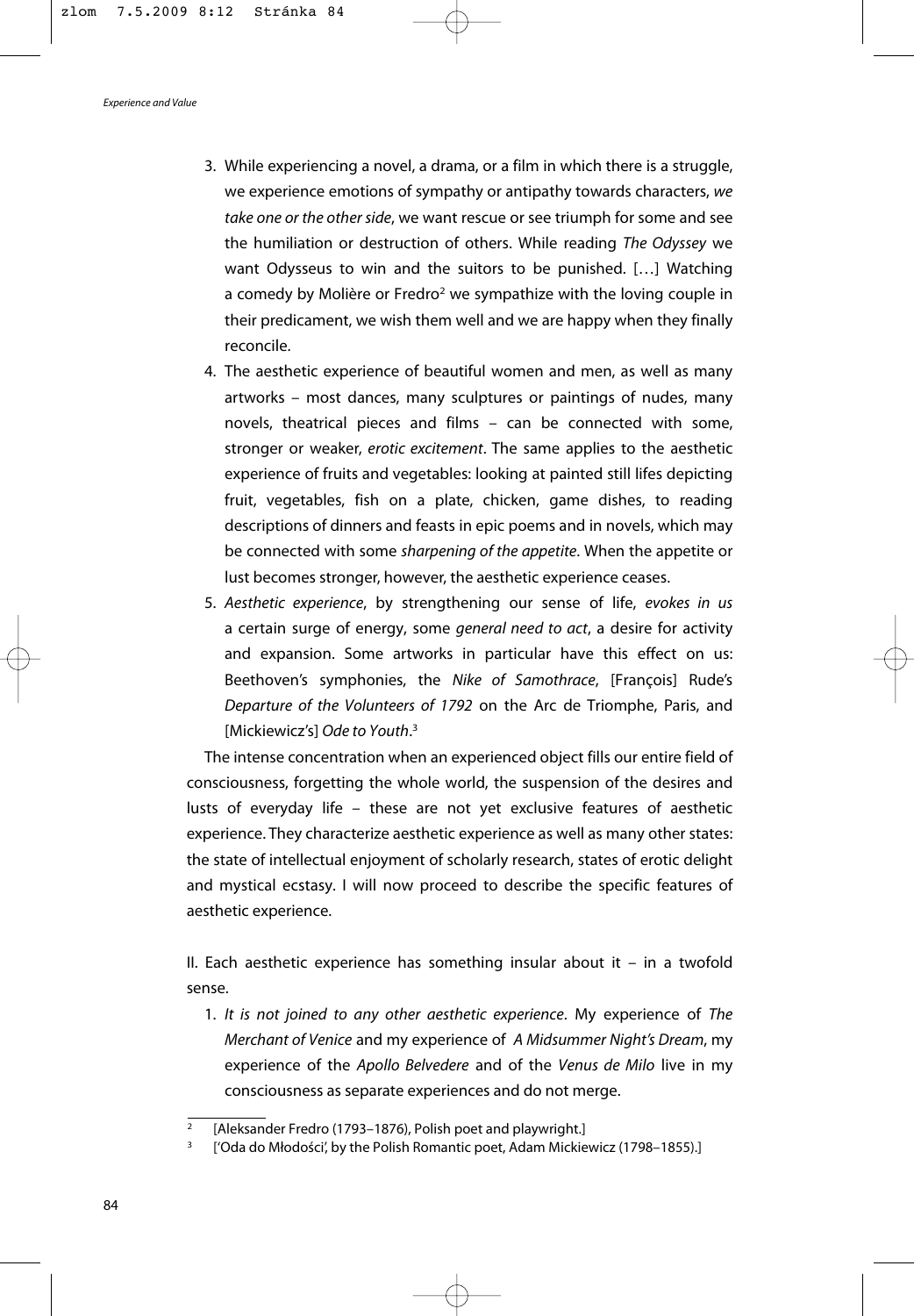Each erotic delight is a moment in history of somebody's love. Each religious experience is an episode in someone's religious history. Someone's scientific consideration is connected to their previous considerations and prepares their subsequent considerations; their thoughts are linked and directed towards becoming a system. An activity is a realization of previous intentions and serves future aims; it is connected with other activities referring to a cause or action. Each aesthetic experience, however, is isolated; it has its centre of gravity within itself.

The erotic, religious, practical, and intellectual life of each person is characterized by some, stronger or weaker, continuity, whereas the aesthetic life of each of us is a set of separate experiences – separate moments, so to speak – which together do not form any more general whole.

2. *Aesthetic experience* is isolated in yet another sense. *It breaks the course of our everyday life*, it tears us form our everyday life, which is, for most of us, monotonous and grey, for many people hard and painful, it takes us to another world, so to speak. It is different from the rest of our lives: it is a festive break in the long sequence of ordinary days, it is an oasis in a desert. When we enjoy aesthetically, we cease being ourselves, the ones we are in everyday life, people having a profession, occupation, position. No matter how underprivileged we are in our ordinary life, when we enjoy something aesthetically, we are all kings.

This should by no means imply that aesthetic experience is unconnected with the rest of our psychological life; on the contrary, our whole past, all our artistic and life experiences, take part in it. What I mean is that in our consciousness, in our conscious apprehension of our own life, aesthetic experiences are isolated, separate from each other, as well as from the rest of our life.

III. Aesthetic experience is 'self-sufficient'; it does not refer us to anything beyond it; it has its centre of gravity within itself in yet another sense.

In order to find elation or religious comfort in some phenomenon or event. we have to believe in something; in order to feel intellectual joy because of some scientific statement, we have to acknowledge this statement as true or at least acknowledge the assumptions and methods leading to this statement; only an object which we experience aesthetically – some landscape, artwork, product of technology – gives us delight, not wanting anything in exchange.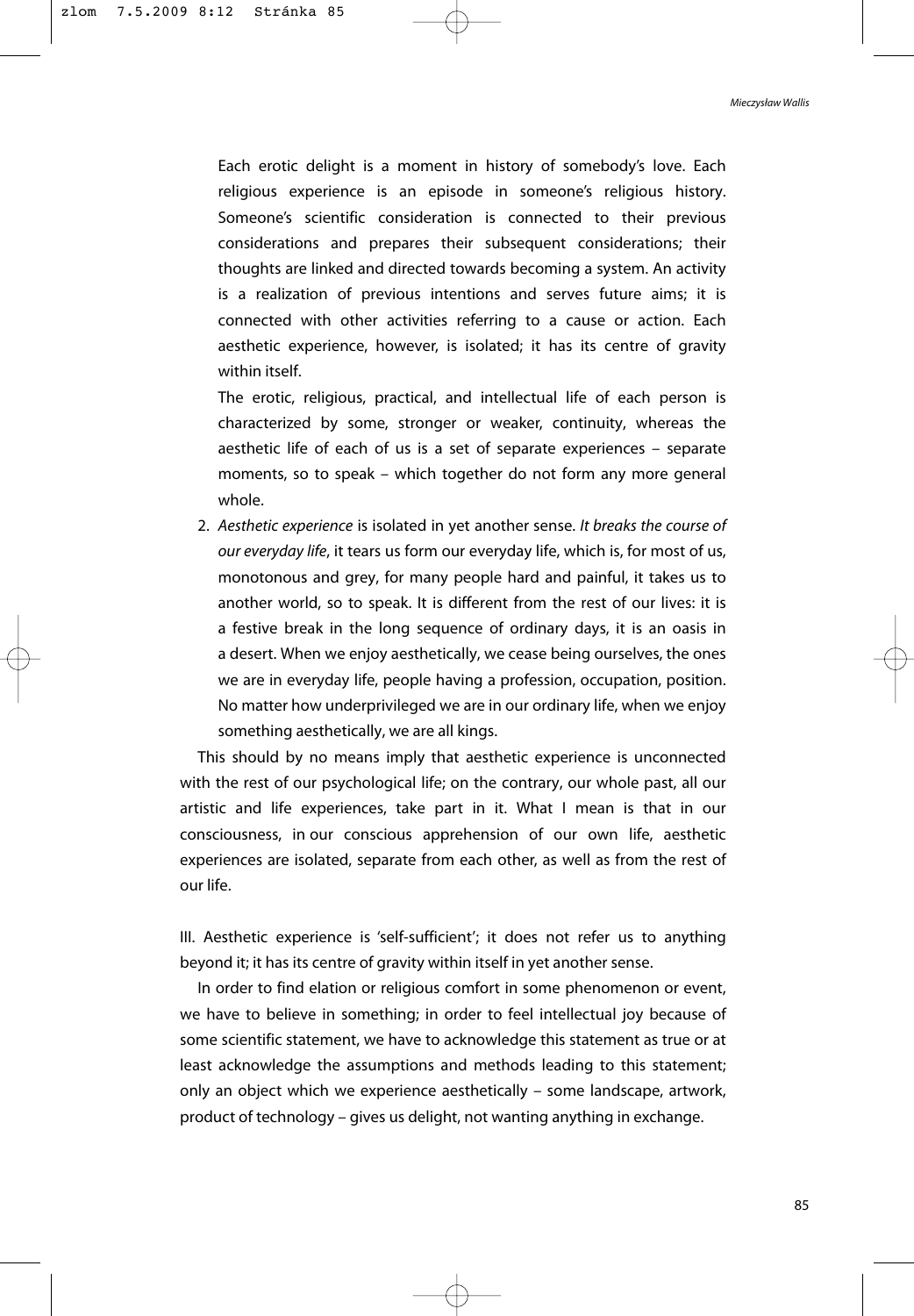*Experience and Value*

IV. The quality of pleasure in aesthetic states has been discussed for a long time. We usually speak of 'aesthetic pleasure' or 'aesthetic delight'.

Two remarks are indispensable here:

- 1. Together with aesthetic experiences characterized by a uniformly pleasant tone, there is also a wide sphere of aesthetic experiences having unpleasant elements as necessary components. These are, for example, *experiences of characteristic or expressive ugliness, of the sublime and of tragedy*. Some characteristically ugly animal – a mandrill or bulldog, some expressively ugly old man's head by Rembrandt – may at first sight repulse us, evoke a slight disgust. The desert or impressively high mountains, the Colosseum, the Eiffel Tower, an astronomical picture of the universe, or Hegel's system may at first fill us with amazement and fear, may crush or stupefy us. A novel by Dostoyevsky or Conrad, a tragedy by Shakespeare or Sophocles may at first depress us, cause us pain and suffering or shock us. Only after we overcome this initial unpleasantness can we experience a more complete and deeper aesthetic pleasure.
- 2. The 'pleasure' or 'delight' we find in aesthetic experience is something *essentially different* from the pleasure we gain, for example, from eating a tasty piece of fruit, and different from the delight we find, say, in lying on the grass in the sun. We can describe this state only metaphorically. It is sometimes a complete, deep satisfaction pervading us, a comfort, inner calm, and sometimes an illumination, elation, ecstasy, displaying something triumphant. In its emotional tone and sometimes even in its physiological symptoms (increased heartbeat, deeper breath or, conversely, loss of breath, sometimes contractions or even fainting) the aesthetic experience is most similar, especially in its most intense forms, to states of erotic admiration and, if one may infer this from the confessions of mystics, to states of mystical ecstasy.

## APPENDIX

It is immensely difficult to determine precisely the relation between erotic and aesthetic experiences.

Two questions arise here: (i) Does erotic excitement contribute to a more complete aesthetic experience of members of the opposite sex, real or represented in artworks (and, similarly, whether having an appetite contributes to a more complete aesthetic enjoyment of fruit, vegetables, and so forth, real or represented)? (ii) Can aesthetic experience of members of the opposite sex, real or represented, be connected with erotic excitement (and, similarly, can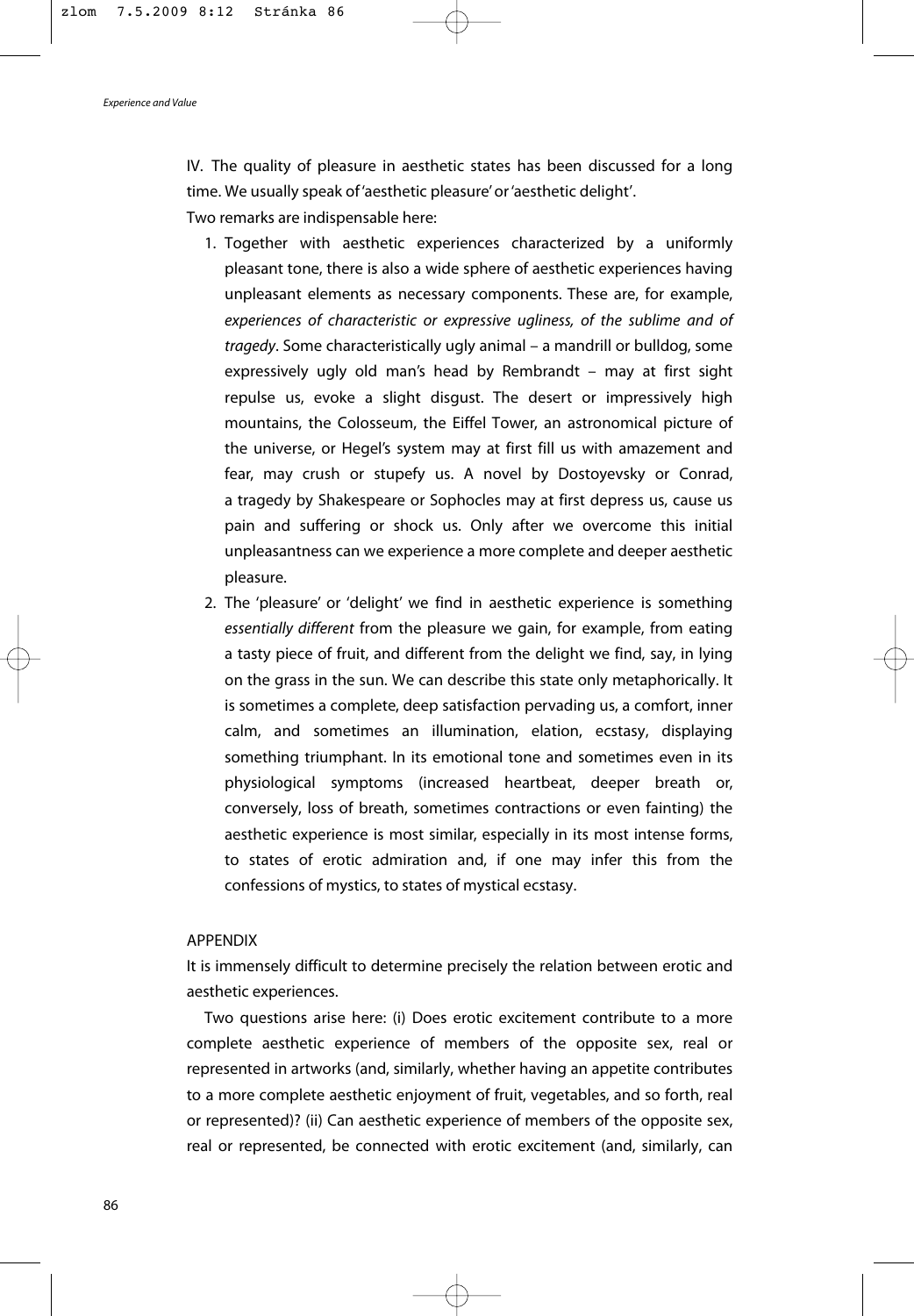aesthetic delight in enjoyment of edible objects be connected with a whetting of the appetite)?

Most aestheticians would answer the first question negatively, saying that desire and appetite exclude aesthetic experience. I enjoy an object aesthetically only if I do not want to possess it (of course, I do not have in mind the legal sense, but the sense of 'receiving from the object other stimuli than aesthetic ones'). I enjoy an apple aesthetically when I take delight in its shape and colour, not wanting to consume it; I enjoy a woman aesthetically when I feel the fullness of her beauty, not desiring her. Others question this approach: they claim that it is when I want to eat an apple that I experience its beauty in full force, or the beauty of a woman when I desire her.

What needs to be distinguished here is the state of being in love or merely erotic interest in a woman from the moments when I actually desire her. When I love a woman, when I am 'attracted to her', when 'she impresses me', I feel her beauty most intensely, subtly, I am most sensitive to different aspects of her beauty, to the charms and allures of her body, her gestures, her bearing. When the desire grows too strong, however, the aesthetic experience ceases.

Concerning the second question (reducing it for the sake of simplicity to art and its erotic effect), many artworks evoke in us stronger or weaker sensual excitement. Many people look at paintings and sculptures, read novels, go to the theatre or cinema mainly to feel this excitement. We have to accept it as a fact.

Formerly, aesthetics, assuming the definition of aesthetic experience as a 'disinterested', impassionate state devoid of any elements of wanting or desire, considered everything that is erotically exciting in an artwork as an 'extra-aesthetic' component.

Is it possible, however, to separate in this way elements intimately connected to each other? The *Aphrodite of Cyrene*, or a nude by Titian or Renoir, is for me not only a wonderful symphony of lines, shapes, and colours, but also a representation of a charming young woman. Contemplating the sculpture or painting I do not forget this even for a moment; this objective-erotic element cannot be excluded or torn away from these artworks. It is even more intense when I watch, for instance, a dancer performing a dance with erotic overtones.

It is also well known that artistic creativity is intimately connected to states of erotic excitement. Dance, song, and verse are often born of our sexual excitement. Artists have always painted or sculpted their wives and lovers. It is difficult to believe that what was created under the influence of erotic excitement is supposed to evoke states completely devoid of any eroticism.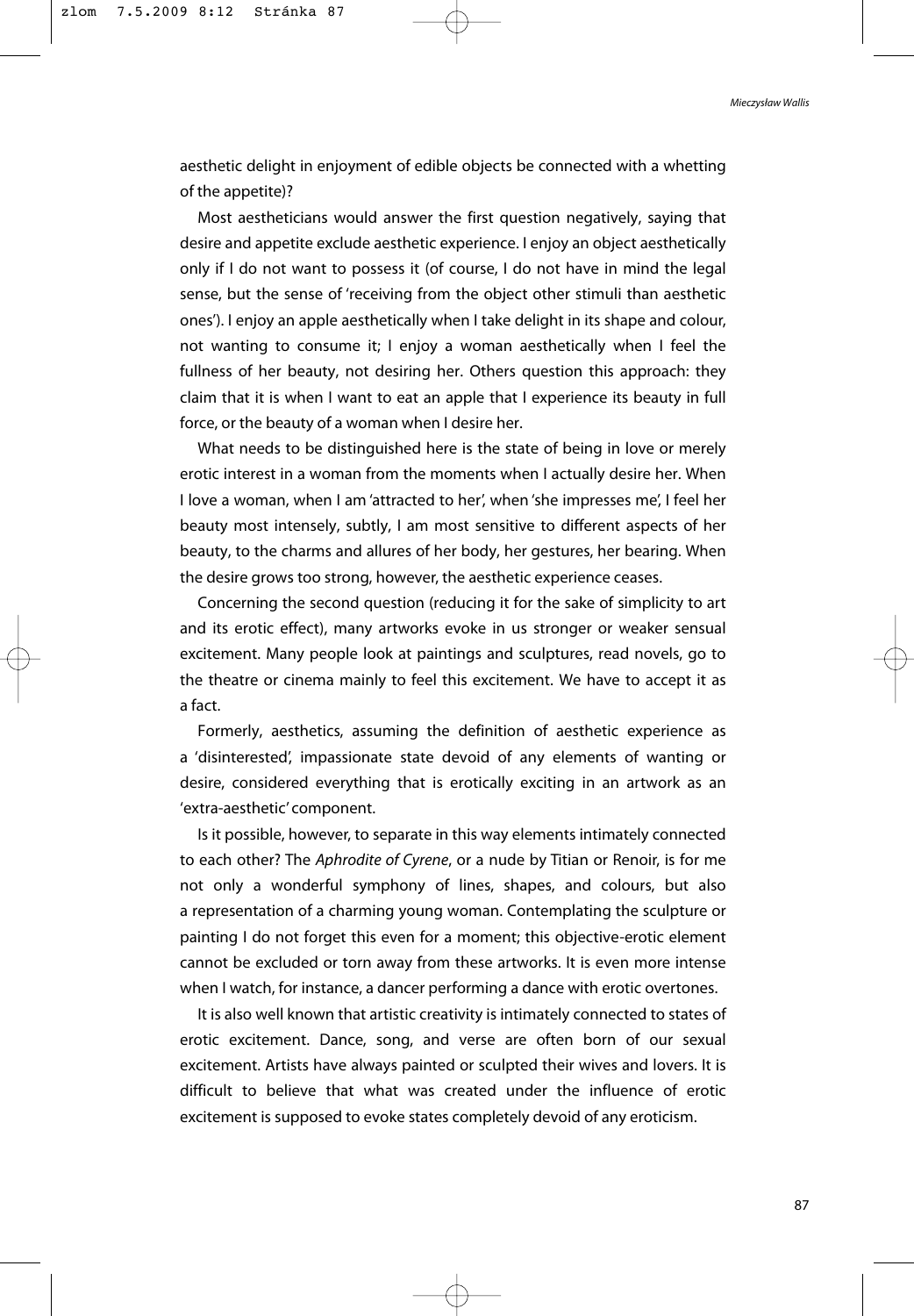#### **THE WORLD OF AESTHETIC OBJECTS4**

(1931)

Any object that evokes or can evoke in us an aesthetic experience I call an *'aesthetic object'*.

I have in mind the broadest sense of the *'object'*: an aesthetic object can be a 'thing', something relatively stable, as well as a *'phenomenon'*, something proceeding in time, *the material body* as well as the *psychological process or order of sentences*, for example, a scientific theory or philosophical system.

# I. Aesthetic objects and beautiful objects

*Every beautiful object is an aesthetic object, but not every aesthetic object is a beautiful one.* Objects characteristically or expressively ugly, comic, sublime, or tragic evoke aesthetic experiences as much as objects we usually describe as beautiful. The beautiful – in the common meaning, not in the meaning given to the word by some philosophers – is only one part of the aesthetic. *The world of aesthetic objects is wider than the world of beautiful objects.*

## II. Aesthetic objects and artworks

Just as aesthetic objects should not be identified with beautiful objects (and aesthetics with the theory of beauty), so aesthetic objects should not be identified with works of art (nor aesthetics with art theory). *Every work of art* – a building, sculpture, painting, vase, kilim rug, garden, piece of music, poem, dance, theatrical piece, photograph, or artistic film – *is an aesthetic object, but not every aesthetic object is an artwork*.

We can aesthetically enjoy many things – objects and phenomena, bodies, psychological processes, and orders of sentences – outside art. *The world* of *aesthetic objects is wider than the world of artworks*. Amongst the many objects (besides works of art), which in appropriate conditions can evoke in us aesthetic experiences, we can distinguish and discuss the following groups: (i) things and phenomena of nature, (ii) human activities, lives and organizations, (iii) ourselves, (iv) products of technology, (v) scientific theories, (vi) philosophical doctrines.

(i) Things and phenomena of nature as aesthetic objects […]

E. When we compare *natural phenomena and artworks* as aesthetic objects, we find a number of differences between them.

*An artwork* is always *limited* and has its definite boundaries either in space or in time or in both respects. Each symphony has a definite number of musical

<sup>4</sup> ['O świecie przedmiotów estetycznych', in *Przeżycie i wartość*, 243–55.]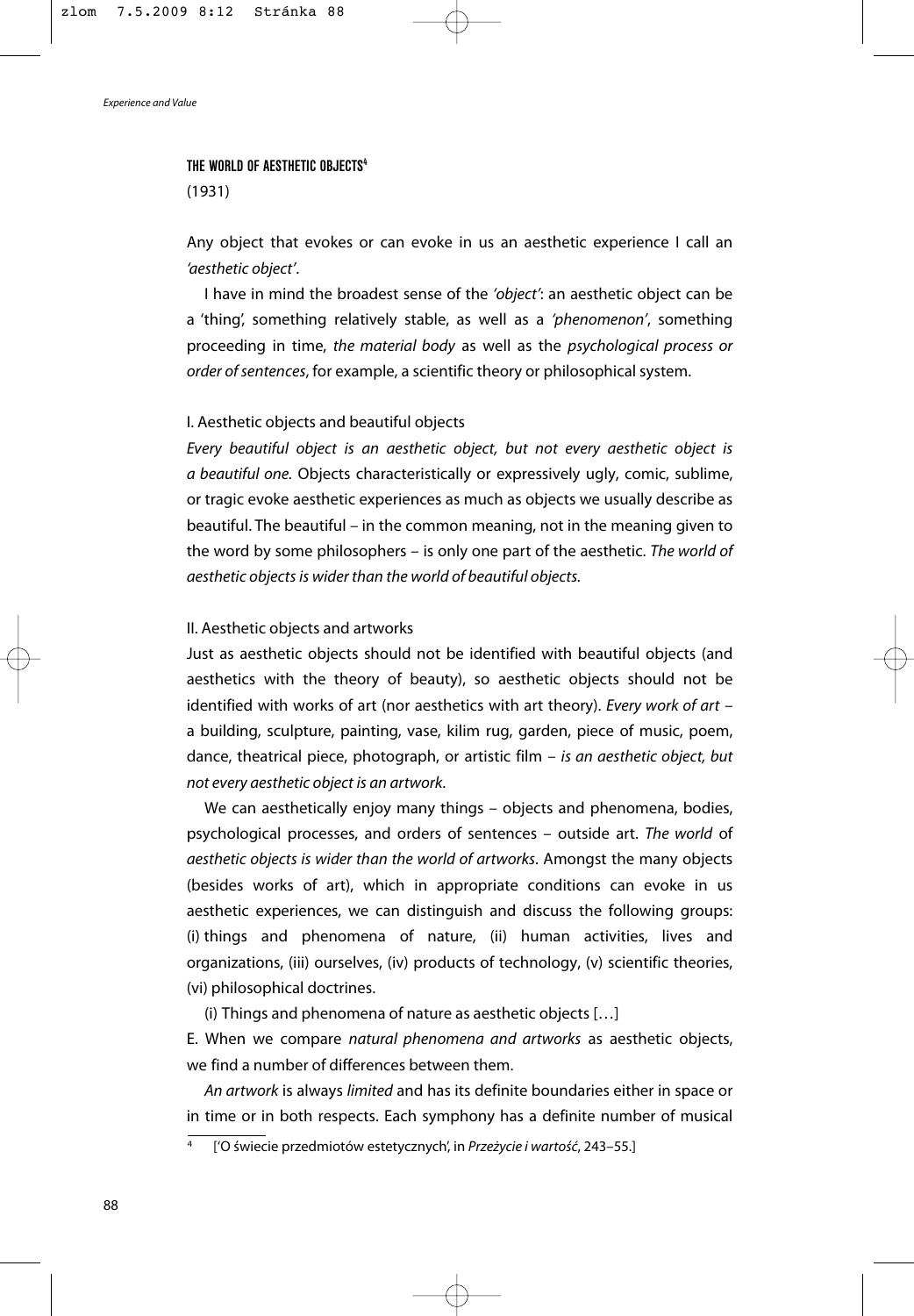phrases, each novel has a definite number of sentences; both have a beginning and an end. Each theatrical piece is performed in a certain space and during a limited period of time (of course, in all these cases I have in mind artwork as such, not its content). By contrast, *nature is* usually *unlimited*, unrestricted, and boundless, in terms of both time and space, and we only superficially isolate some fragment of it (usually, not always, for in nature we also have isolated and limited objects, such as organisms and crystals).

*Natural stimuli are much stronger that those of artworks.* No painting can reflect the intensity of light and colour we sometimes find in nature. The most colourful portrait seems pale compared to the portrayed person.

The same applies to the size of artworks, even the biggest ones – Gothic cathedrals, Egyptian pyramids, American skyscrapers: they cannot compete with the scales we find in nature. The impression of the actual vastness and the illusion of vastness in artwork are different. No painted landscape, even the one that most successfully evokes the illusion of depths and distance, will ever inspire the awe inspired by the depths and distance of the space in front of us.

*Nature has an impact on all our senses.* Aesthetic experience evoked by a forest involves not only visual sensations – lines, shapes, and colours of trees, ferns, and flowers, but also aural sensations – bird's songs, the swoosh of leaves; olfactory sensations – the smell of resin; tactile and thermal sensation – puffs of wind, coolness, humidity. Sharp, salty, invigorating seaside air is one of the elements of aesthetic experience evoked by the sea.

*Artworks, however, usually have an impact on selected senses.* Impressionist painting from the end of the nineteenth century has an almost exclusively visual impact. Italian painting or sculpture refers only to vision and, through vision, to the sense of touch. Music appeals only to the sense of hearing. Theatre gave up on appealing to the sense of smell or coolness and warmth. Only poetry seems to refer, to some extent, to experiences of all the senses.

*Nature is infinitely large. Artwork consists of a selection of elements.* In nature, the aesthetic neighbours (and mingles) with the aesthetically indifferent or the non-aesthetic, whereas artworks do include aesthetic and extra-aesthetic elements, but in principle should be devoid of non-aesthetic elements.

Confronted with a beautiful person or a beautiful landscape we sometimes feel that some of its aspects could be different, without any discredit to, or even in favour of, the entire object. Confronted with a great artwork, however, we have a feeling that it is exactly how it should be. Renaissance Italian aestheticians held that an artwork is beautiful when there is nothing to be added to or taken from it. *Each* artwork, even one with the most liberal or loose composition, is a *system*, an arrangement, and each of its parts owes its value chiefly to its relation to other parts and to the entire work.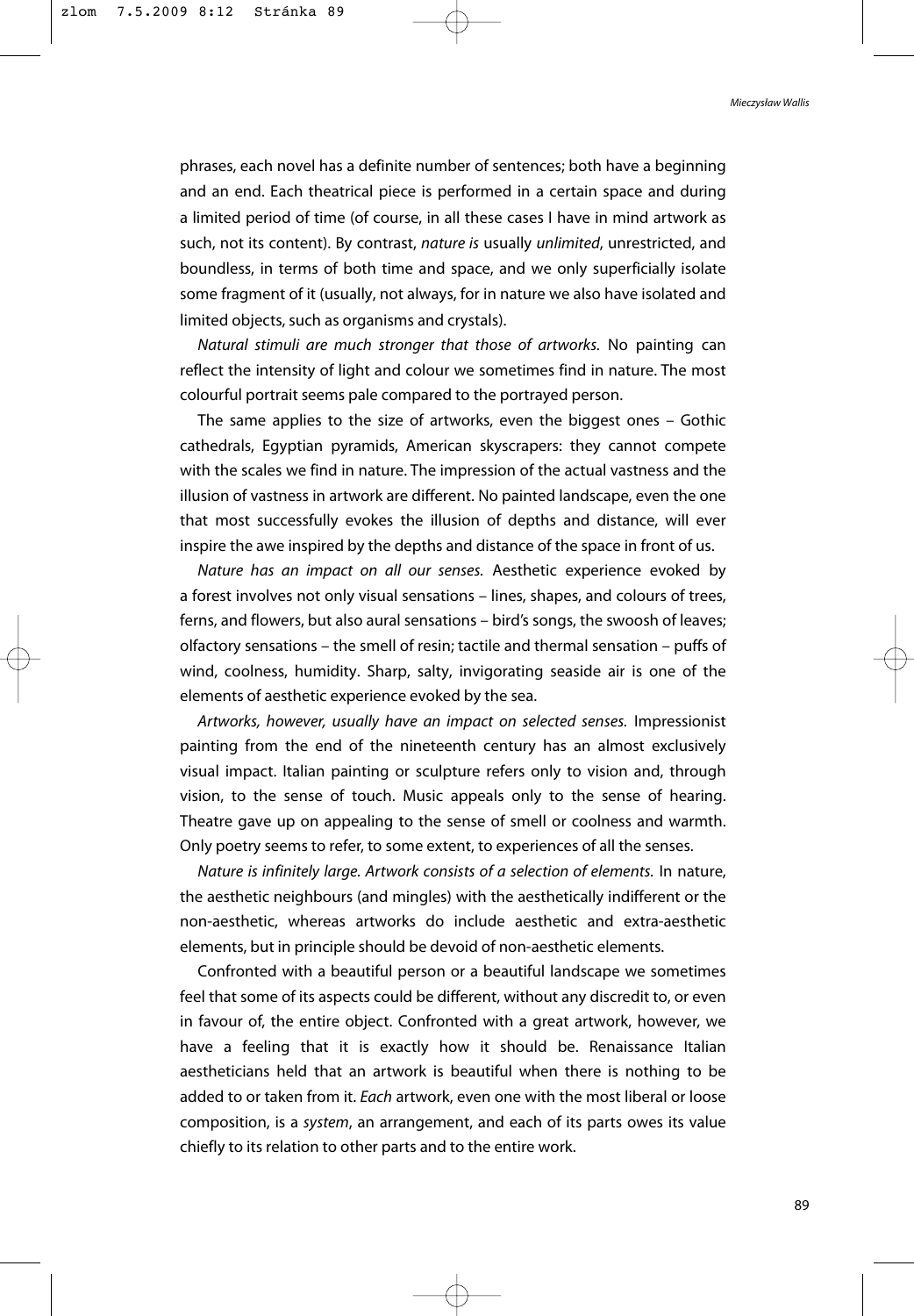F. Aestheticians in the old days argued about whether *the beauty of nature is superior to the beauty of art*. […]

Today this argument – like other disputes of the same kind – is merely a historical side note. The aesthetic values of nature – not only beauty, but also characteristic ugliness, the sublime, and so forth – are different from aesthetic values of artworks, and are therefore incommensurable. Some may prefer nature, some may prefer art; it is pointless to argue whether one is more valuable that the other.

 $[...]$ 

III. Beautiful objects and artworks

We have discussed the relation between aesthetic objects and beautiful objects and artworks. What remains to discuss is the relation between the last two classes of objects. *The worlds of beautiful objects and artworks overlap.* 

*There exist beautiful objects which are not artworks*, such as a beautiful sight, a beautiful woman, a beautifully executed ski jump, a beautiful machine, or beautiful reasoning. There exist artworks which are not beautiful (beautiful in the conventional sense), such as classical statues of satyrs, *The Crucifixion* by Matthias Grünewald, old men's portraits by Lentz,<sup>5</sup> 'diableries' of the late Middle Ages, or grotesque dances. Lastly, *there exist artworks which are beautiful*, such as the Parthenon, landscapes by Chełmoński,<sup>6</sup> or Beethoven's Fifth Symphony, and *Pan Tadeusz*. 7

The parade of aesthetic objects is finished. Yet, some necessary explanations remain to be given.

First, *ranking a certain object or group of objects among the 'world of aesthetic objects' is not to claim that these objects evoke aesthetic experience always and in everyone*. It only means that these objects, in the appropriate conditions, can evoke aesthetic experiences in people who are willing and qualified. What can be taken for granted, however, is that aesthetic objects, even artworks, relatively rarely evoke in us aesthetic experiences. Usually we are either not qualified to do this or are too preoccupied with our mundane concerns, our 'interests', our worries and problems. Only in some moments and situations – in the evening or on holiday, during a trip – when we manage to get away from our ordinary occupations and concerns – are we more prone to assume an aesthetic attitude towards people or things. What we see or hear in such circumstances therefore usually holds a special kind of charm for us.

<sup>5</sup> [Stanisław Lentz (1861–1920), Polish illustrator and painter, mainly of portraits.] 6 [Józef Chełmoński (1849–1914), Polish painter.] 7 [*Mister Thaddeus* (1834), an epic poem by Mickiewicz.]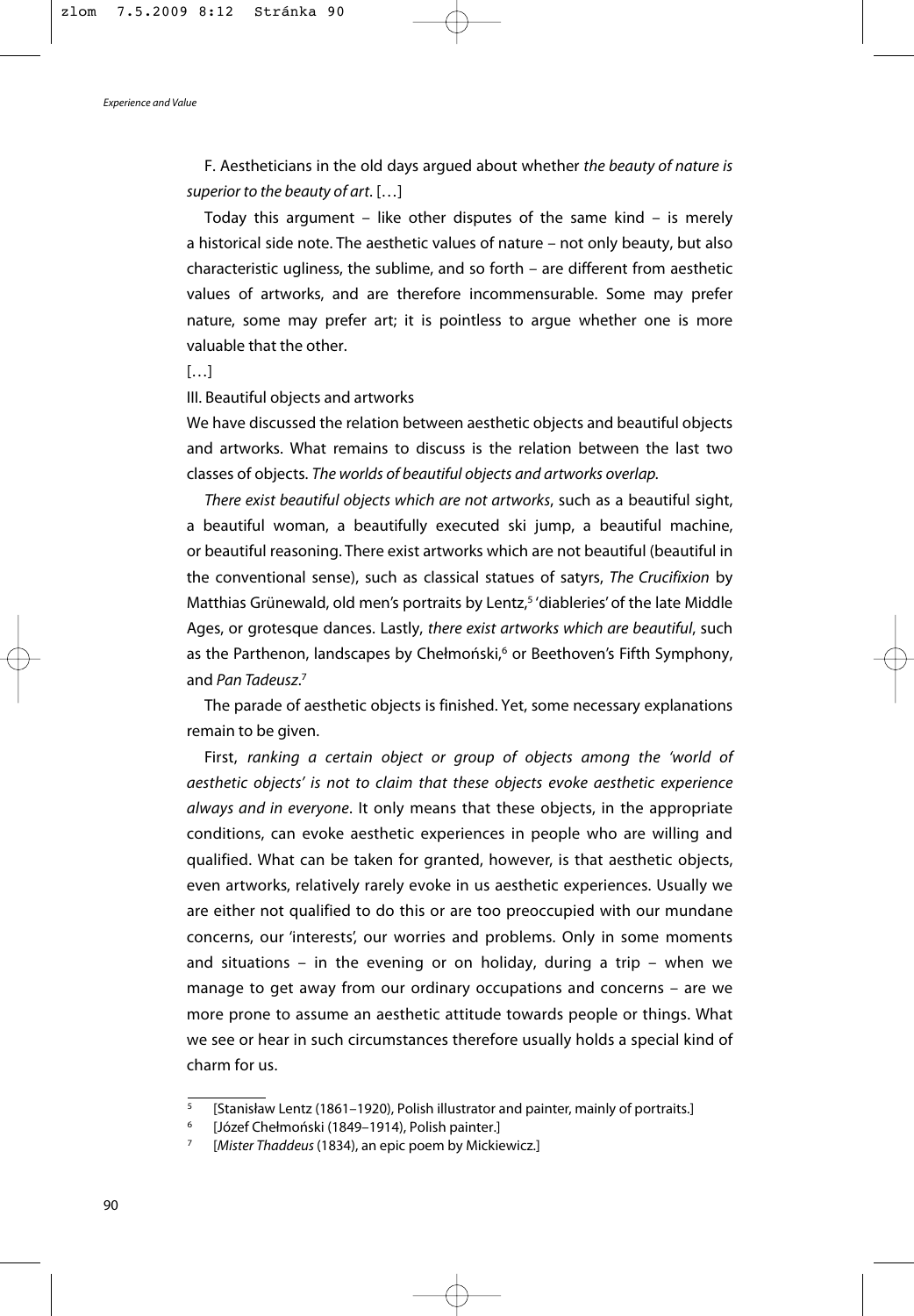Second, *when I discuss the beauty of scientific theories, products of technology, social systems, forms of social life, and so forth, what I mean is not that these objects are solely of aesthetic value*. I maintain, however, not only that these objects may be discussed from the essential point of view, that is, a scientific theory from the point of view of its truth (or its logical validity or productivity), a bridge from the point of view of its convenience, a machine from the point of view of its efficiency, and so on, but that they can be discussed from an aesthetic point of view as well.

Consequently, one more misunderstanding should be eliminated. In this essay I examine the world from an aesthetic point of view; I review different spheres which may be enjoyed aesthetically. Nevertheless, I do not want to recommend treating the world exclusively as an object of possible aesthetic enjoyment, as a beautiful spectacle; I do not wish to recommend a 'spectatorial' attitude to the world, aestheticism as a programme for life. In this essay I only deal with aesthetic values. All the same, besides aesthetic values there exist functional, moral, erotic, religious, cognitive, and other values.

To what proportion aesthetic life should relate to other spheres of life, or what place aesthetic values should occupy in our general system of values, is not my concern here.

### **SHARP AND SOFT AFSTHETIC VALUES<sup>8</sup>**

(1949)

# […]

# 1. General remarks

[...] By 'aesthetic value' we understand here the ability to evoke in a willing audience and in suitable circumstances a positive aesthetic experience. Aesthetic values do not have any existence independent of aesthetic objects. When we say that 'object *a* has aesthetic value *b*', all we are saying is that 'object *a* is *b*'; for example, by stating that a rose has the value of 'beauty', we only mean that a rose is beautiful. Again, saying that 'object *a* is *b*', we only mean to say that 'object *a* evokes (in a willing audience and in suitable circumstances) an experience *b*'; for example, claiming that a rose is beautiful, we actually mean that a rose enables (in a willing audience and in suitable circumstances) an experience of beauty.<sup>9</sup> Every kind of aesthetic object has its counterpart, on

<sup>8</sup> ['Wartości estetyczne łagodne i ostre', in *Przeżycie i wartość*, 185–209.]

<sup>9</sup> Roman Ingarden, *O poznawaniu dzieła literackiego* (Lwów: Ossolineum, 1937), 241n, describes this interpretation of the aesthetic with the sentence 'an unfounded psychologization of value' [Eng. trans.: Roman Ingarden, *The Cognition of the Literary*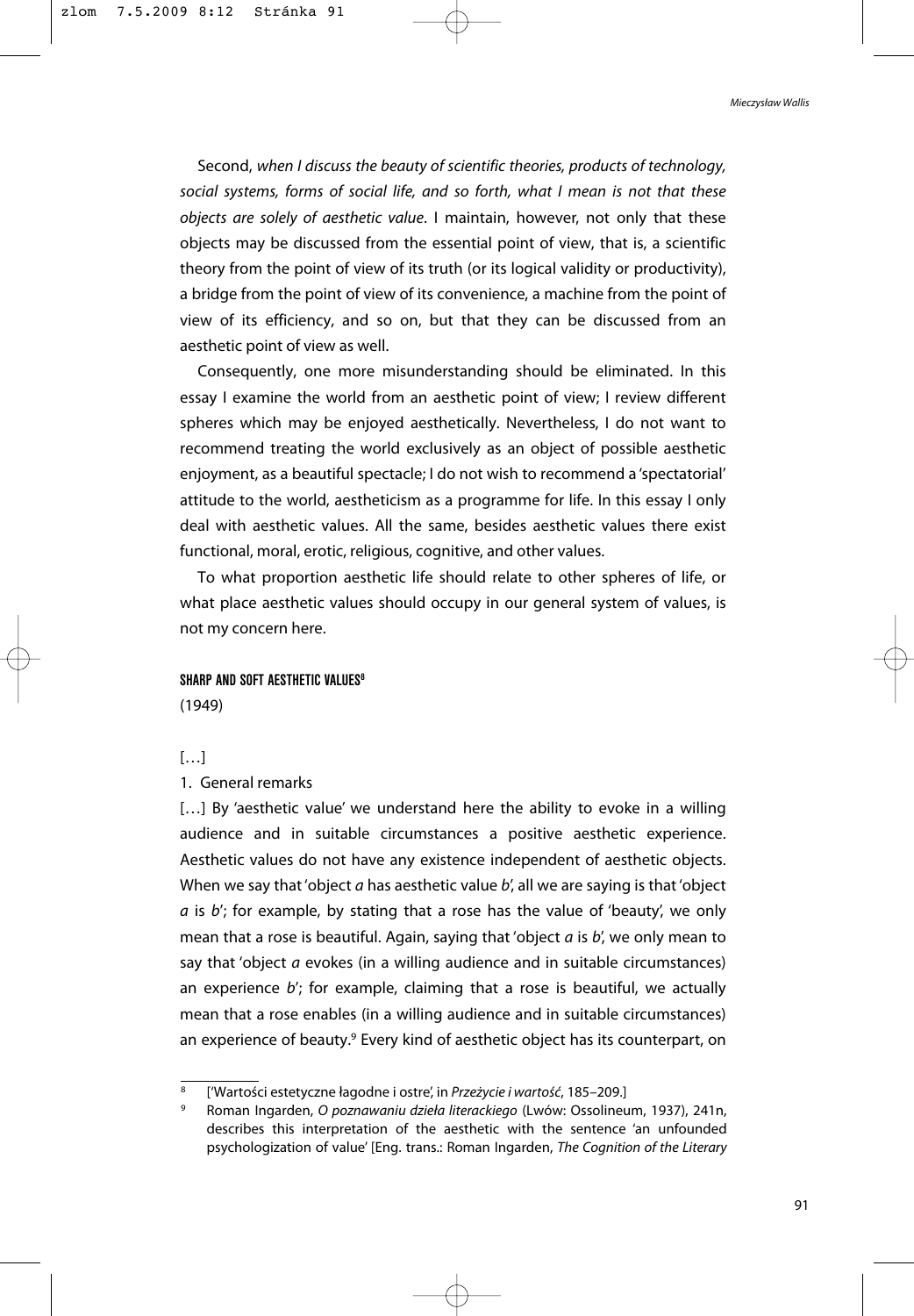the one hand, in a specific aesthetic value, and, on the other hand, a specific aesthetic experience.

When we review [the field of] aesthetic objects, we can see that they are divided into two major classes.

The first class includes beautiful and lovely objects which are a source of harmonious aesthetic experience. The second includes sublime, tragic, grotesque, characteristically and expressively ugly objects which are the source of partly disharmonious aesthetic experience. Comical objects do not seem to constitute a homogeneous class.

Analogously to the division of objects into those which are the source of harmonious aesthetic experience and those which are the source of partly disharmonious aesthetic experience, we may divide aesthetic values into the values of objects which are the source of harmonious aesthetic experience and the values of objects which are the source of partly disharmonious aesthetic experience. Let us call the former *'soft aesthetic values'*, and the latter *'sharp aesthetic values'*. Beauty and loveliness are in this case soft aesthetic values, whereas the sublime, the tragic, the grotesque, and characteristic and expressive ugliness are sharp aesthetic values. The question of the group to which the comic belongs cannot be considered at the moment.

## 2. Soft values

Beautiful and lovely objects evoke harmonious aesthetic experiences. Beauty and loveliness are therefore soft aesthetic values.

Nevertheless, our attitude towards lovely objects – ornaments and trinkets, watercolours and pastels, minuets and eclogues, butterflies and flowers – is different from our attitude towards beautiful objects in terms of a certain specific quality. Our attitude towards lovely objects includes: (i) the sense of our advantage over these objects and a nice feeling of our own power coming from it; (ii) kindness towards them. The combination of these two elements results in this 'good-naturedly protective', 'patronizing' attitude we assume towards them.  $[...]$ 

*Work of Art* (Evanston: Northwestern University Press, 1973)]. As for me, I cannot find in the sentence '*S* is aesthetic' any other meaning than that *S* has the ability to evoke, in a willing audience and in adequate circumstances, a positive aesthetic experience, which in turn comes down to saying that *S* evokes, in a willing audience and in adequate circumstances, a positive aesthetic experience. If we deprive aesthetic value of the ability to evoke in an audience an aesthetic experience, nothing remains of it […]. On the other hand, deriving the ability to evoke aesthetic experience from aesthetic value, making one an effect of the other, would mean doubling what in reality is one and the same.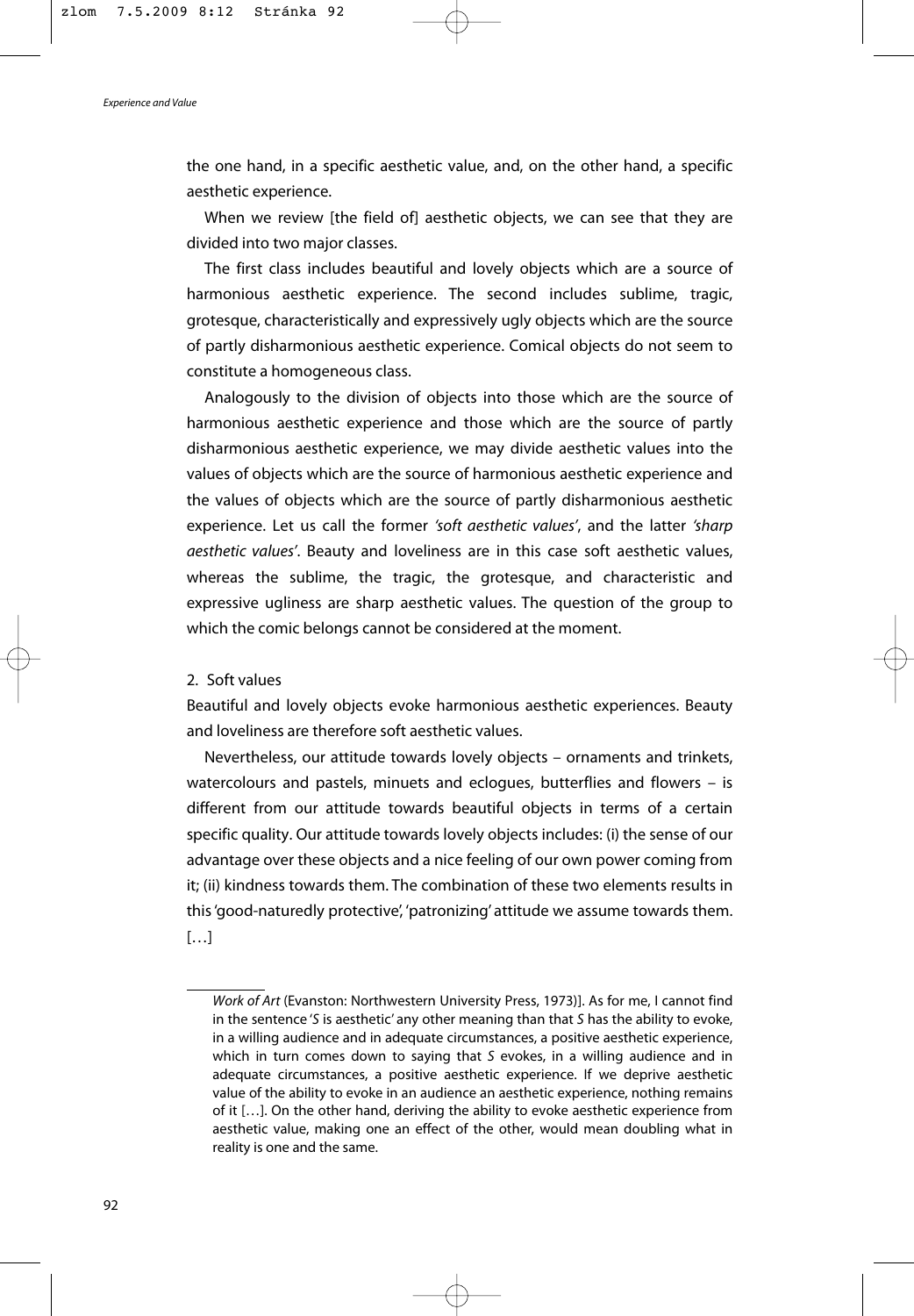## 3. Sharp values

Sublime, tragic, aesthetically ugly and, at least partly, comical objects evoke a partly disharmonious aesthetic experience […]. The course of experiencing the sublime differs from the course of experiencing beauty or loveliness. […]

'The experience of beauty or loveliness in all its phases has a pleasant quality. We usually have an increasing feeling of pleasure, delight, happiness, which step by step overwhelms and pervades our being.

The experience of the sublime takes a very different course. In the initial phase unpleasant feelings of varying intensity, of a dejecting, depressing character, predominate or at least play an important role. Steep, bare mountains at first are depressing: we feel crushed, powerless. Huge buildings or technological constructions at first stupefy us, astonish us, evoke fear, terror, horror.

Later, however, we try to overcome these unpleasant feelings. And when this first 'blow' gradually passes and we recover from this first shock, we experience a deep feeling of intense pleasure. Only then can we fully enjoy the greatness of the object which at first crushed us. And the awareness of victory over it gives us a strengthened sense of well-being, a joyful sense of greatness and power […].'10

'Unpleasant feelings in the initial phase of the experience of the sublime can sometimes be accompanied by certain physiological sensations, for example, slight dizziness, shivering, a so-called "thrill", and so forth, as well as some physiological symptoms usually accompanying terror or fear, whereas the final phase is usually accompanied by physiological symptoms characteristic of feelings of joy, such as deeper breathing and a faster heartbeat.'11

Experience of the sublime seems to be the opposite of the experience of loveliness. 'The essential component of our experience of lovely objects is the feeling of our advantage over them, whereas the essential component of our experience of sublime objects, at least in the beginning, is our feeling of their advantage over us. Faced with a cup of Sèvres porcelain, a miniature painted on tracing paper, or some ornament made of ivory we feel great and powerful. Faced, however, with impressive mountains, the dome of heaven, frescos of the Sistine Chapel, or a Beethoven symphony, we feel, especially at first, small and weak. A sense of advantage over someone or something is always pleasant. Consequently, the quality of the experience of a lovely object is always pleasant, without any trace of unpleasantness, and the quality of the experience of a sublime object is unpleasant, at least in the initial phases.'12

<sup>10</sup> Mieczysław Wallis, 'O przedmiotach wzniosłych' [On sublime objects], *Wiedza i Życie* 12 (1937): 283–91, 285.

<sup>11</sup> Ibid., 286.

<sup>12</sup> Ibid., 286–7.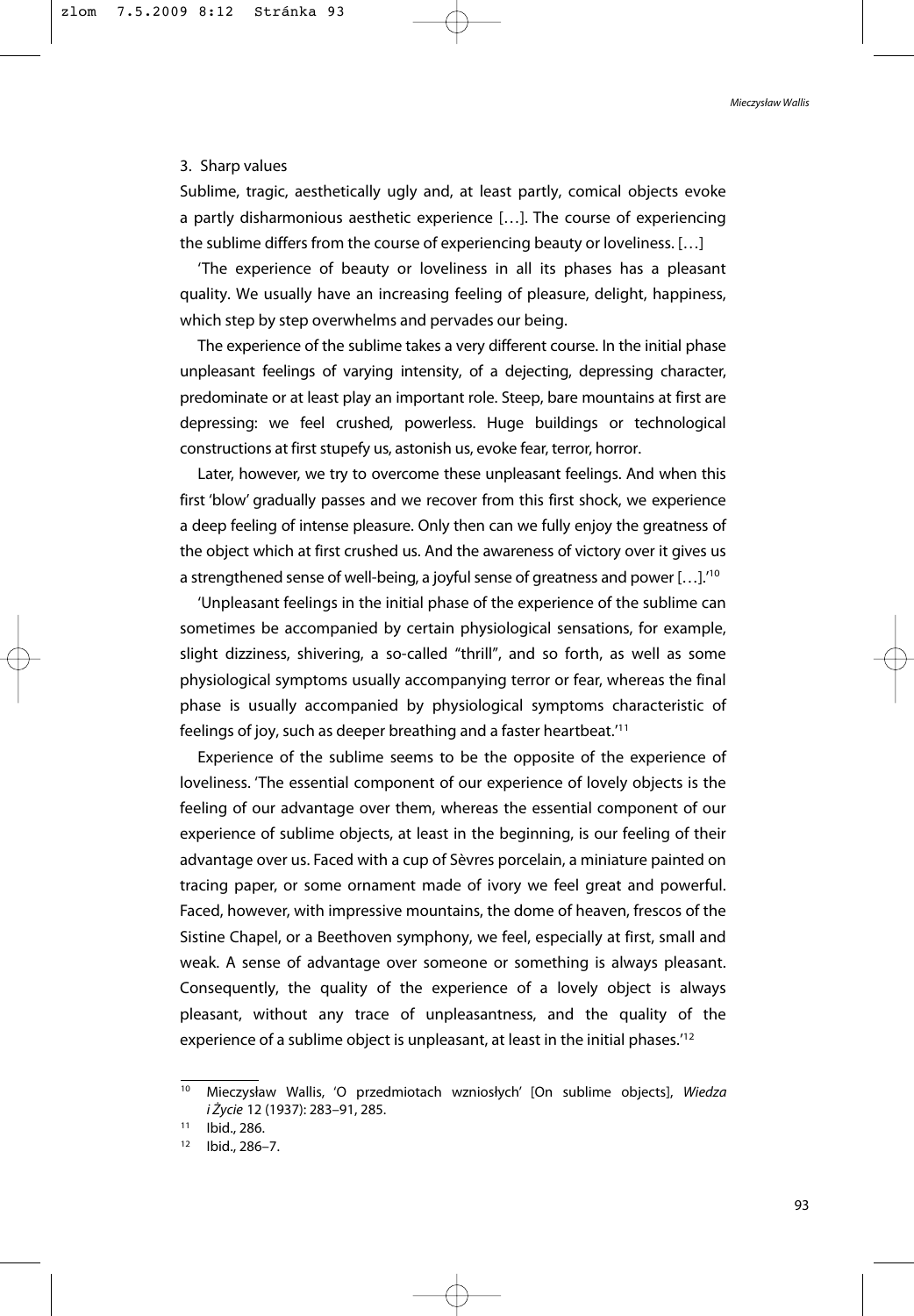This is the standpoint of most aestheticians. Most of them recognize that the experience of the sublime entails, at least at the beginning, unpleasant elements – fear, terror, depression, stupefaction, and so on. […] Experience of the sublime allows for gradation, and the passage from sublime objects to beautiful ones is continuous. Moreover, on the line going from sublime objects to beautiful ones, but still on the side of sublime ones, we can isolate a group of objects which may be described as 'magnificent' or 'majestic'. […]

Let us leave aside the question of whether the tragic is merely some variant of the sublime or a separate aesthetic value. No one would deny that the experience of the tragic involves unpleasant elements, and, therefore, that the tragic is a sharp value or a variant of a sharp value. Aristotle recognized fear and pity, that is to say, unpleasant affections, as essential elements of the experience of the tragic.

The class of aesthetic objects usually called 'aesthetically ugly' is not, as we have seen, a homogeneous class. We may, in particular, distinguish objects which are characteristically ugly and expressively ugly.<sup>13</sup> Nevertheless, they both have in common a similarity of evoked psychological reactions. An 'aesthetically ugly' object – a chameleon, the face of an old person, a mascaron on the roof of a Gothic cathedral or Rodin's *La Belle Heaulmière* – at first evokes some kind of negative reaction (which is probably of biological origin, connected perhaps in some distant way with the sex drive), maybe some stronger or weaker feeling of repulsion, aversion, disgust, a feeling similar to that which is evoked by slimy, cold, rough objects. Sometimes it results in some specific physiological sensations, such as gooseflesh or a tingling. This repulsion is often linked with astonishment or a sense of strangeness. Only after we have overcome these initial feelings of repulsion, disgust, astonishment, or sense of strangeness can such grotesque, characteristically ugly, and expressively ugly objects give us more or less intense pleasure. In other words, these objects evoke a partly disharmonious aesthetic experience. Consequently, their corresponding values – the grotesque, characteristic ugliness, and expressive ugliness – are sharp aesthetic values.

Let us now proceed to comical objects and experience of the comic. […]

Any joke, pun, parody, or caricature involves a kind of deformation – a deformation of reality, a linguistic creation or an artwork. This deformation at first evokes a sense of strangeness; it astonishes, confuses, or worries us. Only after we intellectually take control of the situation can we experience more or less intense pleasure; sometimes we laugh.

<sup>13</sup> See my paper 'O przedmiotach estetycznie brzydkich' [On aesthetically ugly objects], *Wiedza i Życie* 7 (1932): 374–8, 481–95.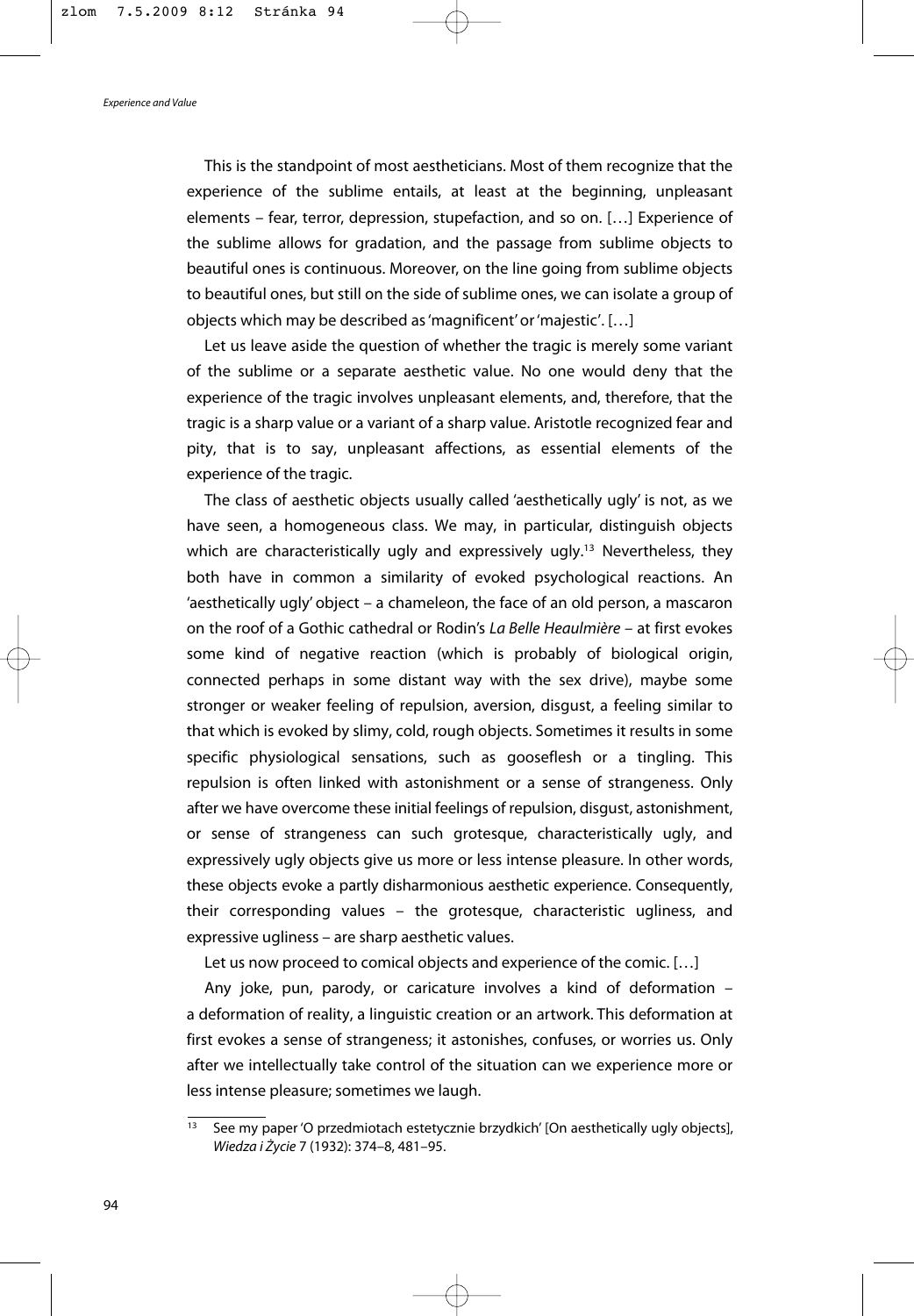The experience of the comic is usually strongest at the first encounter with the object evoking this experience and quickly weakens during subsequent encounters because there is no initial shock, no initial intellectual distress or pleasure as a result of overcoming it.

For this reason, experience of the comic usually entails in its initial phase unpleasant intellectual impressions – a feeling of strangeness, astonishment, confusion – and is a partly disharmonious aesthetic experience.

Can we generalize these remarks? Do all experiences of the comic begin with this initial shock, this state of intellectual confusion? It seems that there are objects – some human figures, gestures, situations – which amuse us and make us laugh just like that, without evoking initial intellectual distress. It seems that there are experiences of the comic in which it is hard to find any unpleasant elements, such as the feeling I get when I see a man chasing his own hat.14

It seems therefore that experiences of the comic do not form a homogeneous group and we have to leave aside, at least for now, the affiliation of the comic with either one or the other group of aesthetic values.

4. The division of aesthetic objects

The following division of aesthetic objects emerges, based on the division of aesthetic experiences:

Harmonious experiences may be divided into those which deal with objects experienced on equal terms, so to speak, and those towards which we have a 'protective' attitude. The former correspond to 'beautiful' objects, the latter to 'lovely' ones.

Partly disharmonious aesthetic experiences can also be divided into several groups, depending on the kind of unpleasant feelings which appear in their initial phase.

Experiences which begin with astonishment, terror, horror, defeat, or stupefaction are experiences of the sublime (and the tragic). They correspond to sublime (and tragic) objects.

Experiences, at the beginning of which we feel repulsion or disgust, sometimes accompanied by astonishment and a sense of strangeness, are experiences of grotesque, characteristic, and expressive ugliness. They correspond to grotesque, characteristically and expressively ugly objects.

<sup>14</sup> See B[ohdan] Zawadzki, 'Teorie komizmu' [Theories of the comic], *Przegląd Filozoficzny* 32 (1929): 33. […]. [Wallis's reference should read: 'Przegląd krytyczny ważniejszych teorii komizmu' [A critical survey of important theories of the comic], *Przegląd Filozoficzny* 32 (1929): 17–59.]